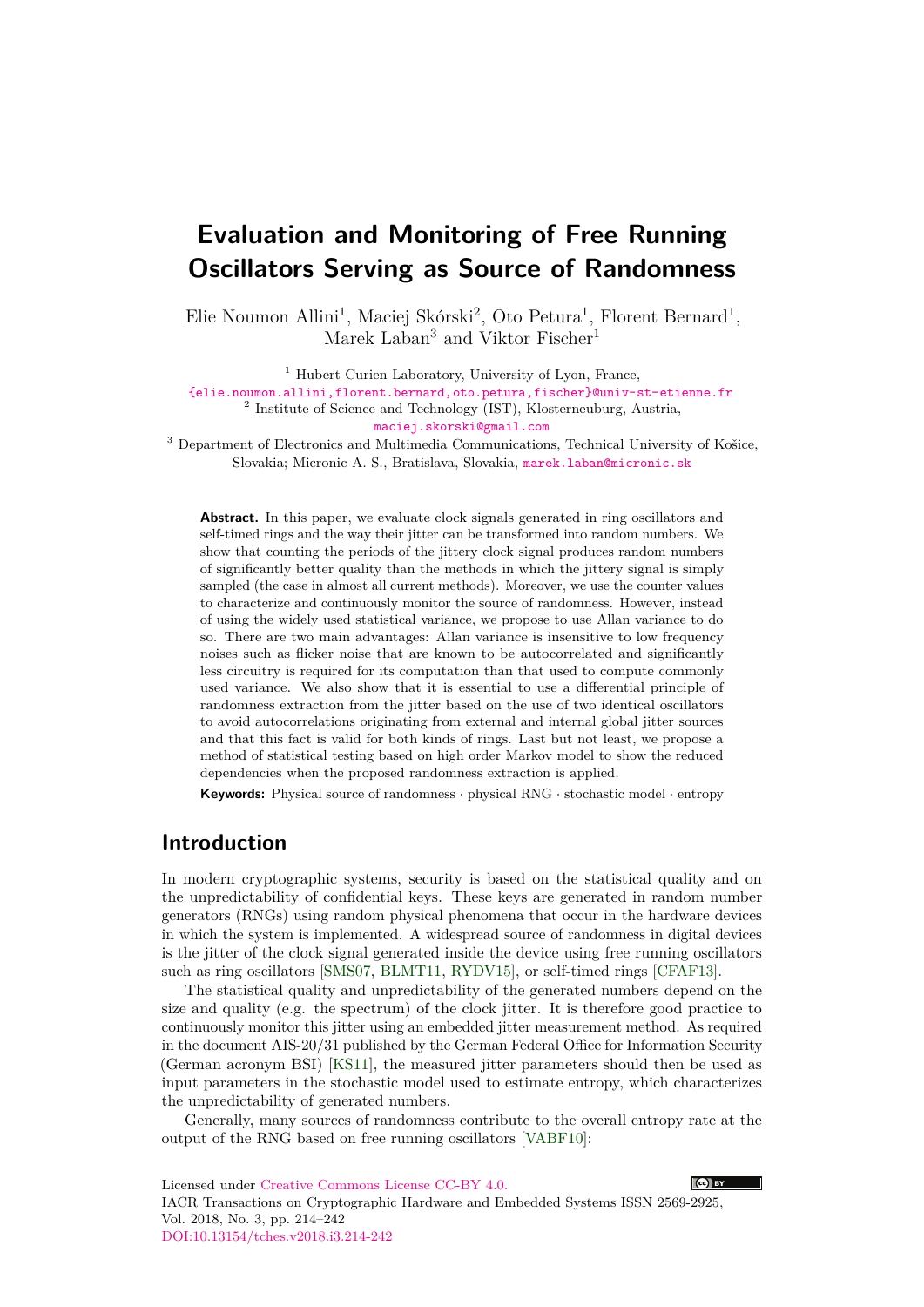- 1. *Secure sources* random sources such as thermal noise, which are considered to be the best sources of randomness, because of their large and almost uniform signal spectrum similar to white noise, they are mutually independent, and unavoidable (i.e. they cannot be manipulated by the attacker);
- 2. *Security critical sources* random sources such as low frequency noises that feature some autocorrelation, which reduces the entropy rate at the generator output, while making entropy estimation very complex because of long term dependencies;
- 3. *Dangerous sources* environmental, data dependent and correlated sources, which can be random or deterministic. Their contribution to random number generation must be avoided by the design, since they can be manipulated. If the manipulation cannot be avoided, it must at least be detectable through dedicated embedded tests.

In practice, most (and sometimes all) of these sources of randomness coexist. This would not be a big security issue if: 1) only the contribution of secure sources were taken into account when estimating the entropy rate; 2) the generated numbers were impossible to manipulate.

In [\[SMS07\]](#page-21-0), Sunar *et al.* use an urn stochastic model to estimate the entropy rate at the output of the generator using a huge number of ring oscillators, which the authors claimed were independent. However, the model does not account for possible dependencies between the outputs of the ring oscillators, which can even cause the rings to lock [\[CBFF12\]](#page-19-2).

In [\[BLMT11\]](#page-19-0), Baudet *et al.* propose a comprehensive stochastic model for an elementary oscillator based random number generator sampling the jittery clock signal. In their model, the entropy rate at the generator output is estimated from the variance of the random jitter component that originates from the thermal noise.

The output numbers generated by both generators may be biased depending on the duty cycle of the sampled signal(s). Although both generators use the clock signal generated in the rings as a source of randomness, only the model proposed by Baudet *et al.* estimates the entropy rate from the jitter component originating from the thermal noise and consequently avoids overestimating entropy.

Evaluating the contribution of thermal and low frequency noises to the generated randomness is no simple task. In [\[HBFT14\]](#page-20-1), Haddad *et al.* computed the variance of the jitter for different accumulation times and then computed the jitter component originating from the thermal noise by curve fitting. This method has two disadvantages: 1) its precision depends to a great extent on the precision of the curve fitting algorithm; 2) it is not suitable for monitoring the jitter inside the device.

In [\[FL14\]](#page-20-2), Fischer and Lubicz proposed a method of evaluation of the variance of the random jitter originating from the thermal noise that can be embedded in logic devices and hence used for online evaluation of the entropy rate at the output of the generator. However, depending on the initial phase of the two clock signals and the jitter accumulation time, the method can produce incorrect results. The error can be corrected by using different accumulation times, but it is not easy to make this correction automatic.

In [\[KS08\]](#page-20-3), Killmann and Schindler used a pair of noisy diodes as a source of randomness and an operational amplifier, a Schmitt trigger and a counter of edges as a time-to-digital converter transforming the noise into the raw binary signal. Surprisingly, the time-to-digital conversion based on counters had not been previously studied in the context of the use of free running oscillators.

*Our contributions:* 1) We show that counting the periods of the jittery clock signal, representing a time-to-digital conversion, gives random numbers of significantly better quality than the methods based on sampling the jittery signals. What is more, the counter values can be used to characterize and to continuously monitor the source of randomness. 2) We propose to use Allan variance of counter values instead of the commonly used statistical variance to evaluate the jitter, since it is not sensitive to low frequency components of the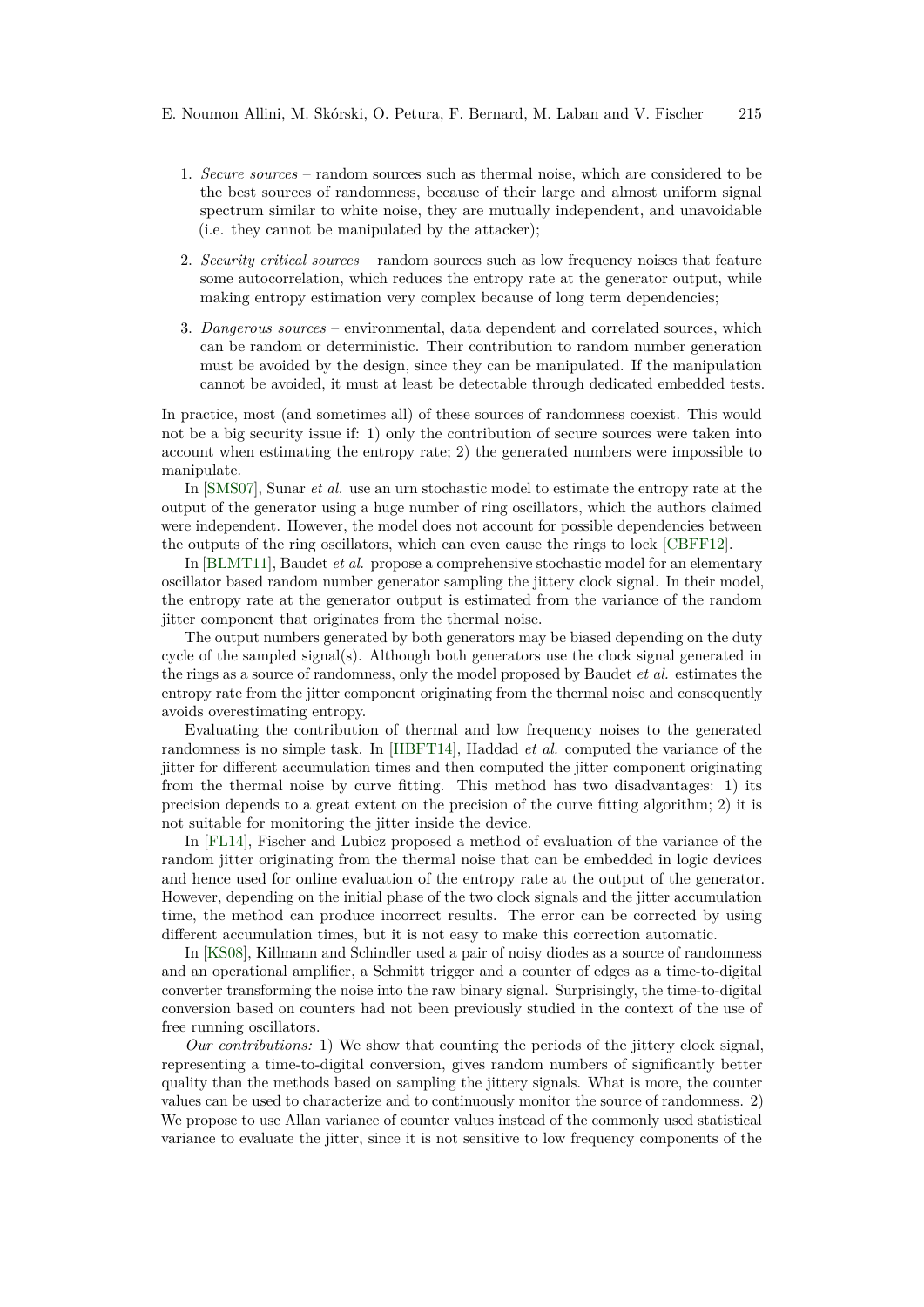jitter originating from low frequency noises, such as flicker noise, which are known to be autocorrelated. The proportion of thermal noise in the total jitter can thus be more easily measured inside the device with no error or overestimation. 3) We demonstrate that by using two identical rings instead of one ring and one quartz oscillator, the impact of not only external, but also of internal global jitter sources can be significantly reduced and render the generator much more robust. 4) We propose to use a statistical method based on a high order Markov model and show how efficient it is in detecting dependencies and correlations in low quality generators.

The paper is organized as follows: in Section [1,](#page-2-0) we provide the theoretical background and analyze state-of-the-art methods related to our approach. In Section [2,](#page-8-0) we describe the experimental setup and analyze the impact of the type of the oscillator on the commonly used statistical variance and on Allan variance. In Section [3,](#page-13-0) we present the results of implementation of variance computation circuitries in hardware and discuss the impact of the measurement circuitry and of the additional logic represented by an AES cipher on the source of randomness in Section [3.2.](#page-15-0) In Section [4,](#page-18-0) we discuss the main results. We present our conclusions in Section [5.](#page-19-3)

## <span id="page-2-0"></span>**1 Theoretical background**

In purely digital devices, which are currently used to implement cryptographic systems, analog noise signals such as thermal noise cannot be directly exploited. Instead, the designer can use the fact that electrical noises are transformed in free running oscillators into uncertainties in timings of generated digital clock signals, which can be observed as a jitter in the time domain and as a phase noise in the frequency domain [\[DDS18\]](#page-20-4).

In logic devices, the most frequently used free running oscillators are ring oscillators (ROs) and self-timed rings (STRs), because both are easy to implement using standard logic gates. ROs are usually composed of an odd number of inverters as shown in the top panel of Fig. [1](#page-3-0) (a) or a NAND gate and a sufficient number of non-inverting buffers, as shown in the bottom panel of Fig. [1](#page-3-0) (a). In ROs, which are also called single-event ring oscillators [\[Nis16\]](#page-21-3), only one event (the rising or falling edge of the clock signal) propagates at any given time in the ring. Its propagation time is impacted by noises that modify the slope of the rising and falling edges and the reference voltage of inverters (or buffers).

In STRs, also called multi-event oscillators without signal collision, several events can propagate over the ring at the same time. The STR is composed of *L* stages, each consisting of a Müller gate and an inverter (see Fig. [1](#page-3-0) (b)) [\[Nis16\]](#page-21-3). *F<sup>i</sup>* is the forward input of the i-th stage,  $R_i$  is the reverse input of the same stage, and  $C_i$  is the output of the stage. If the forward and reverse input values differ, the forward input value is written to the stage output. Otherwise, the previous output value is maintained.

Ring oscillators are simpler and hence less expensive than STRs, so many rings can be used to increase entropy [\[SMS07\]](#page-21-0). STRs are more complex, but multiple outputs of the same ring can be used to increase entropy [\[CFFA13\]](#page-20-5).

The randomness originating from electrical noises, which is transformed in the free running oscillators into a clock jitter, can be further transformed into random numbers obtained as a chain of 1-bit or *n*-bit random values by: 1) sampling the jittery clock signal(s) after a sufficiently long time interval required for entropy accumulation as shown in Fig. [2](#page-3-1) (a) [\[SMS07\]](#page-21-0), [\[BLMT11\]](#page-19-0); 2) by counting the periods of the jittery clock signal during the time interval as shown in Fig. [2](#page-3-1) (b) [\[KG04\]](#page-20-6).

While the first method based on sampling may be preferred because of its simplicity, it is very sensitive to dependencies between the clock signals and also to the duty cycle of the sampled clock signal, which can cause a significant bias in the generated numbers [\[BLMT11\]](#page-19-0).

Although the second method based on counting the periods of the jittery clock signal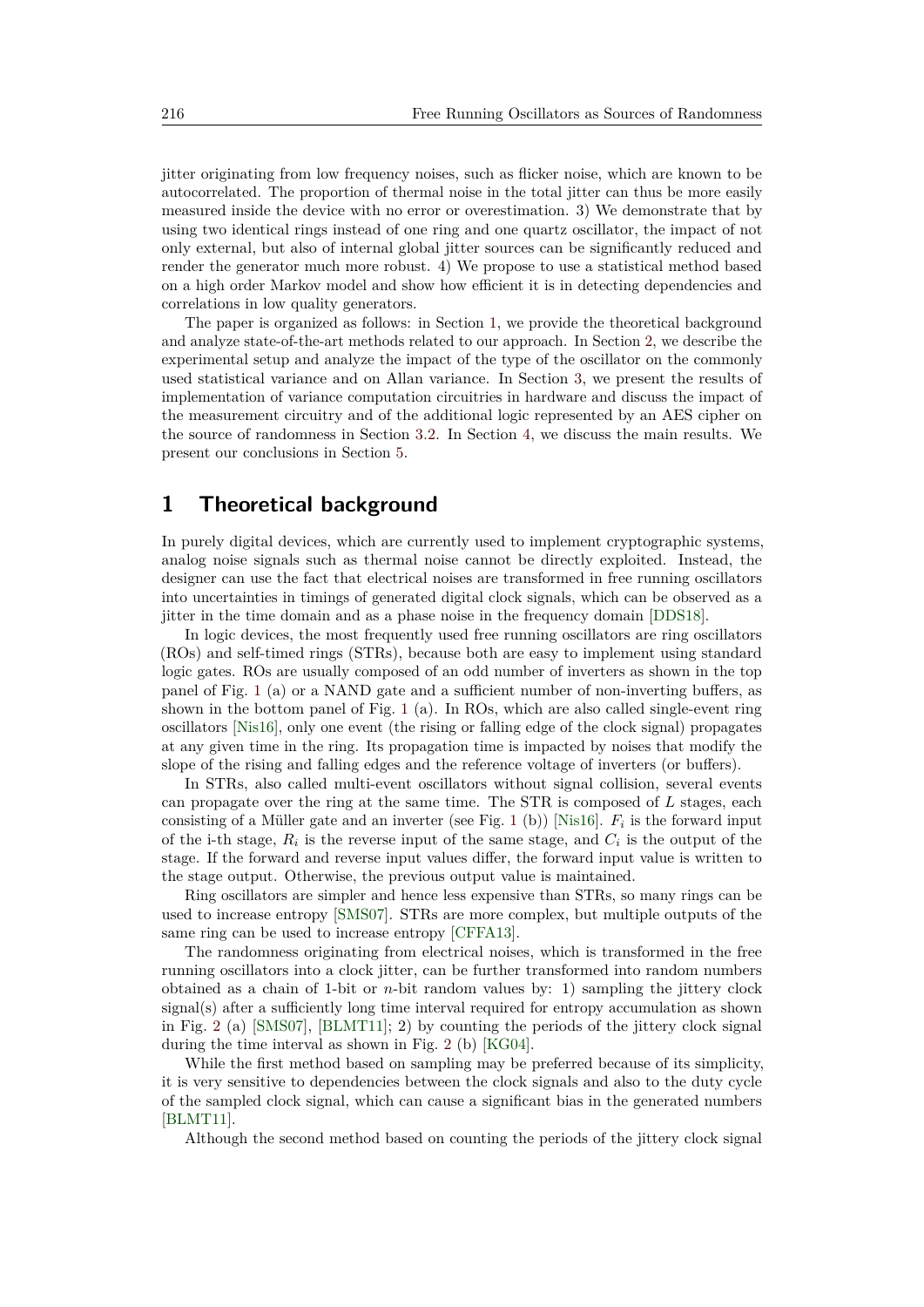<span id="page-3-0"></span>

**Figure 1:** Generation of the jittery clock signal *s* in free running oscillators: ring oscillators (a) and self-timed rings (b)

<span id="page-3-1"></span>

**Figure 2:** Generation of random numbers from the jittery clock signals  $s_1$  and  $s_2$  using a sampler (a) and a counter (b). Signals *s*<sup>1</sup> and *s*<sup>2</sup> are generated in two free running oscillators (FRO) of the same type and topology.

adds some complexity to the RNG design, we will show that it effectively removes dependencies between the clock signals by transforming random events from the time domain to the frequency domain, and even removes the dependence of generated numbers on the duty cycle of the jittery clock signal. We will also show that the counter can be used as a basis for dedicated embedded tests.

In the following sections, we will demonstrate and justify the relationship between the measured variance of counter values and that of the jitter present in clock signals *s*<sup>1</sup> and *s*2.

### **1.1 Characterization of the source of randomness by a statistical variance – a pitfall**

Statistical variance characterizes the deviation of a random variable from its mean value. More precisely, if *X* is a square-integrable random variable, then its statistical variance can be computed as [\[Žit10,](#page-21-4) [CM98,](#page-20-7) [Eng06\]](#page-20-8):

$$
Var(X) = \mathbb{E}(X^2) - (\mathbb{E}(X))^2 \tag{1}
$$

where E denotes the statistical average. The estimate of this variance on a set of *M* samples  $\{x_i\}_{1\leq i\leq M}$ , is given as [\[Ril08\]](#page-21-5):

<span id="page-3-2"></span>
$$
Var(X) = \frac{1}{M} \sum_{i=1}^{M} x_i^2 - \left(\frac{1}{M} \sum_{i=1}^{M} x_i\right)^2.
$$
 (2)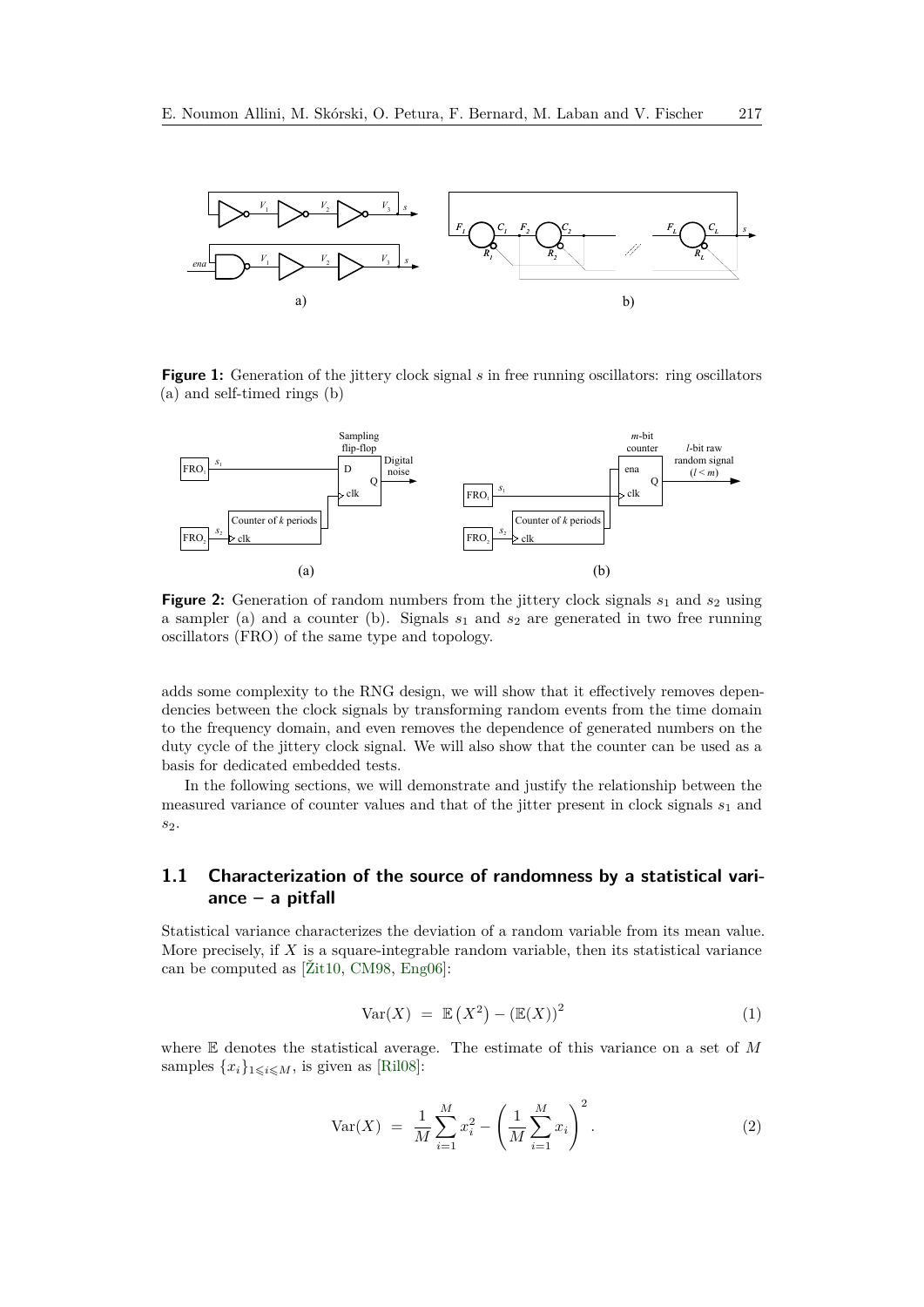#### **1.1.1 Limitations of statistical variance in the presence of low frequency noises**

We denote the output frequency of the oscillator under study by  $\nu(t)$ . The fractional frequency of the output is defined as:

$$
y(t) = \frac{\nu(t) - \nu_0}{\nu_0},
$$
\n(3)

where  $\nu_0$  is the nominal frequency of the oscillator.

In oscillators, random fluctuations are often characterized by the power law spectrum [\[AB81\]](#page-19-4):

$$
S_y(f) = h_{\alpha} f^{\alpha}, \tag{4}
$$

where *f* is the Fourier frequency,  $h_\alpha$  the intensity of the particular noise process and  $\alpha$ a constant that characterizes this process. The typical values of  $\alpha$ , with corresponding noise types, that often appear in the literature are  $+2$  (white noise phase modulation), +1 (flicker noise phase modulation), 0 (white noise frequency modulation), −1 (flicker noise frequency modulation) and −2 (random walk frequency modulation). Knowing that random fluctuations are due to the above mentioned types of noises, the power spectral density of *y* can be expressed as [\[Uhr07\]](#page-21-6):

$$
S_y(f) = \sum_{\alpha=-2}^{2} h_{\alpha} f^{\alpha}.
$$
 (5)

Under the assumption that  $y$  is a zero-mean stationary random process, its statistics do not change over time. This implies that *y* is an infinite signal that can only be observed through a time window defined by the function  $h_{\tau}$ . The observed signal  $y_{\tau}$  can then be considered as the response of a filter, with the impulse response  $h_{\tau}$ , to the random input *y*. The power spectral densities of *y* and  $y_\tau$  are therefore related by [\[CM98\]](#page-20-7):

$$
S_{y_{\tau}}(f) = S_y(f) |H_{\tau}(f)|^2, \qquad (6)
$$

where  $H<sub>\tau</sub>$  is the Fourier transform of  $h<sub>\tau</sub>$ . Based on the Wiener-Khinchin theorem, the autocorrelation function of  $y_\tau$  can then be computed as [\[CM98\]](#page-20-7):

$$
R_{y_{\tau}}(\xi) = \int_{-\infty}^{+\infty} S_{y_{\tau}}(f) e^{i2\pi\xi f} df = \int_{-\infty}^{+\infty} S_y(f) |H_{\tau}(f)|^2 e^{i2\pi\xi f} df.
$$
 (7)

Because the process has zero mean, the variance is the autocorrelation function, evaluated at 0, hence [\[Ril08\]](#page-21-5):

$$
\text{Var}(y) = \mathbb{E}\left(y^2\right) = \mathbb{E}\left(y_\tau^2\right) = \int_{-\infty}^{+\infty} S_y(f) \left|H_\tau(f)\right|^2 df. \tag{8}
$$

<span id="page-4-0"></span>The choice of  $h_{\tau}$  reveals how samples of the signal *y* are used in the variance computation. Since in the case of statistical variance, we are interested in consecutive samples, the corresponding time window has the form depicted in Fig. [3.](#page-4-0)



**Figure 3:** Time window of the statistical variance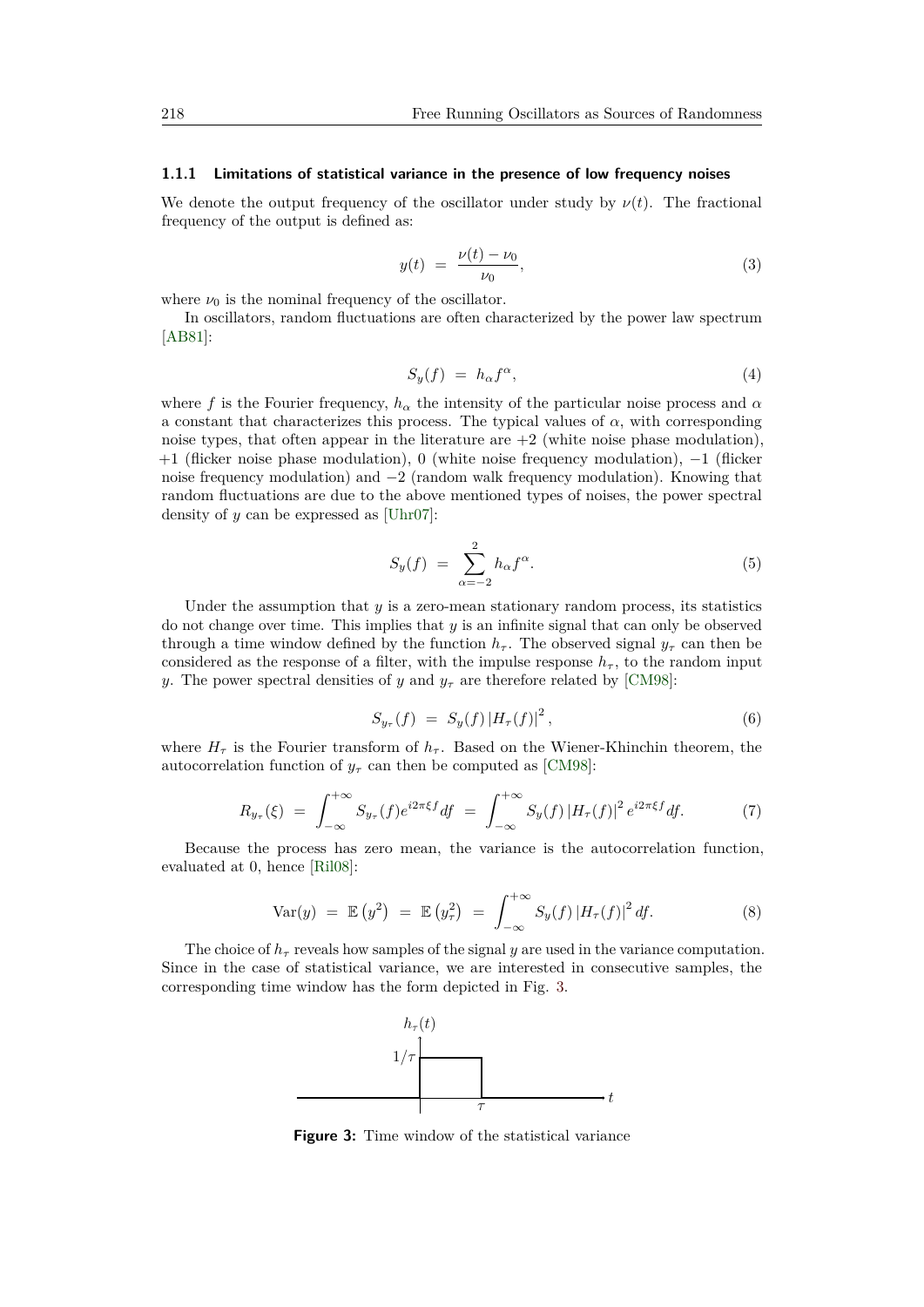The magnitude squared transfer function of the statistical variance is thus [\[Uhr07\]](#page-21-6):

$$
|H_{\tau}(f)|^2 = \left(\frac{\sin \pi \tau f}{\pi \tau f}\right)^2.
$$
 (9)

The statistical variance of the signal can then be expressed as:

<span id="page-5-0"></span>Var(y) = 
$$
\sum_{\alpha=-2}^{2} \frac{h_{\alpha}}{(\pi \tau)^2} \int_0^{f_h} f^{\alpha-2} \sin^2(\pi \tau f) df,
$$
 (10)

where  $f_h$  is the cutoff frequency of the oscillator.

**Riemann criterion for improper integrals** Given two real numbers *b* and *p* such that  $b > 0$ , the function  $t \mapsto t^p$  is integrable in the improper sense on  $(0, b]$  if, and only if, *p >* −1 [\[CN14,](#page-20-9) Chapter 10].

In Eq. [\(10\)](#page-5-0), the integrand is equivalent to  $\pi^2 \tau^2 f^{\alpha}$  as  $f \to 0$ . The Riemann criterion therefore shows that the integral does not converge for  $\alpha = -1$  and  $\alpha = -2$  corresponding to low frequency noises. Consequently, it is not possible to compute the variance when the data is affected by low frequency noises. In other words, statistical variance should not be used when low frequency noises are not negligible.

For this reason, it is recommended to use other types of variance that converge in the presence of low frequency noises [\[Ril08,](#page-21-5) [All87\]](#page-19-5). One example of this type of variance is the Allan variance, which is widely used to study the frequency stability of clocks and oscillators [\[All66\]](#page-19-6). Next, we will show that the Allan variance should also be preferred in entropy rate estimation.

#### **1.2 Allan variance**

We recall that *y* denotes the fractional frequency of the oscillator. Thus, the average fractional frequency is defined as:

$$
\overline{y}(t) = \frac{1}{\tau} \int_{t}^{t+\tau} y(u) du.
$$
\n(11)

It corresponds to the average frequency deviation over a time interval of length *τ* . If the frequency data are acquired periodically with a sampling period of  $\tau$ , the obtained fractional frequency series is denoted  $(\overline{y}_i)$ , where  $\overline{y}_i$  is the *i*<sup>th</sup> acquired sample. The Allan variance of the frequency deviation of *y* is then defined as [\[AB81\]](#page-19-4):

<span id="page-5-2"></span>
$$
\sigma_y^2(\tau) = \frac{1}{2} \mathbb{E} \left( \overline{y}_{i+1} - \overline{y}_i \right)^2.
$$
 (12)

We denote  $Avar(y)$  the Allan variance of y as in [\[Ril08\]](#page-21-5). An estimate of this variance in a data set comprised of *M* average fractional frequency samples, is given as [\[Ril08\]](#page-21-5):

<span id="page-5-1"></span>
$$
Avar(y) = \sigma_y^2(\tau) = \frac{1}{2(M-1)} \sum_{i=1}^{M-1} (\overline{y}_{i+1} - \overline{y}_i)^2.
$$
 (13)

#### **1.2.1 Convergence in the presence of low frequency noises**

Unlike statistical variance, the Allan variance computes the difference of consecutive samples. This yields the time window presented in Fig. [4,](#page-6-0) with a magnitude squared transfer function given by:

$$
|H_{\tau}(f)|^2 = 2\left(\frac{\sin \pi \tau f}{\pi \tau f}\right)^2 \sin^2 \pi \tau f. \tag{14}
$$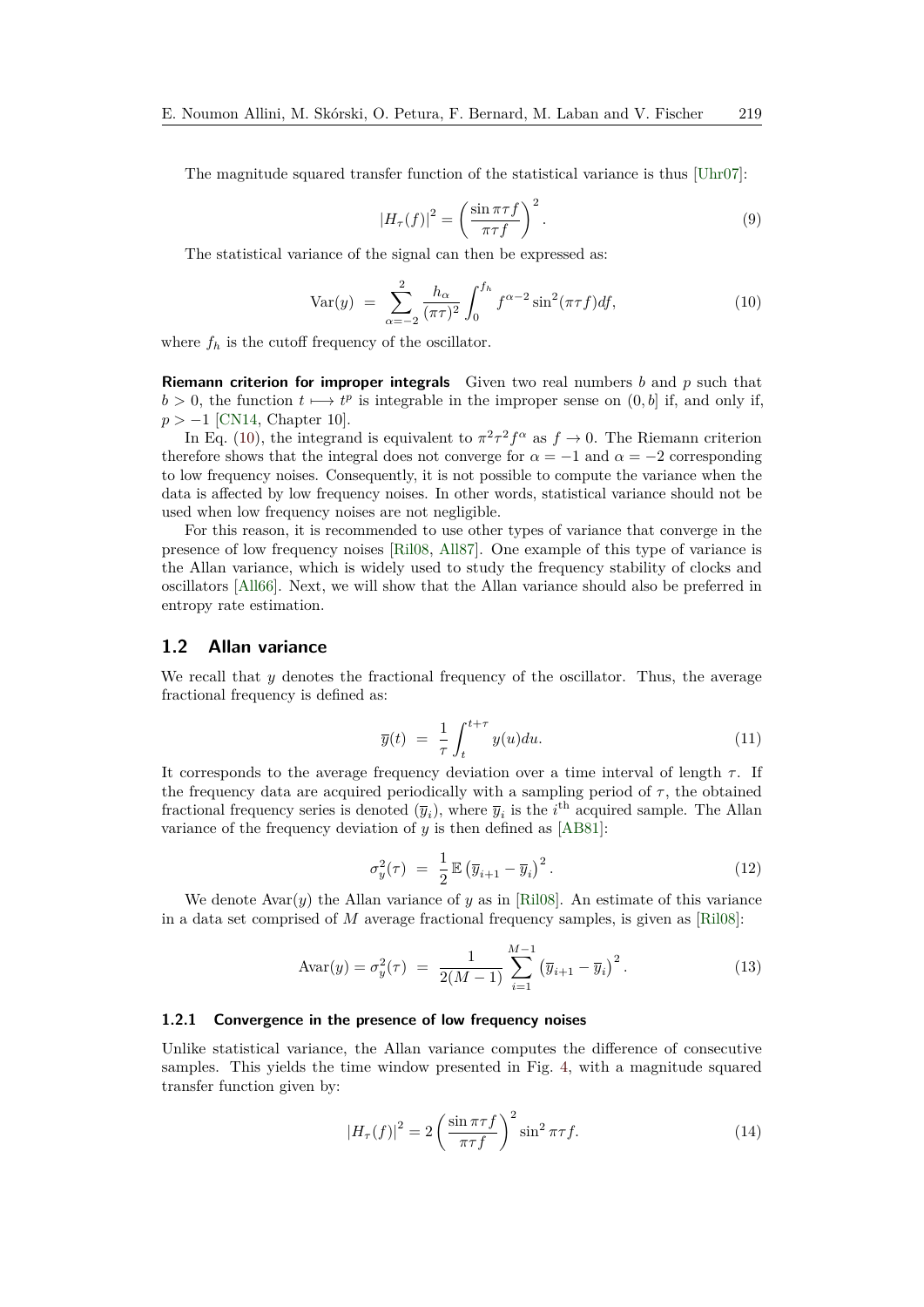<span id="page-6-0"></span>

**Figure 4:** Time window of the Allan variance

This makes it possible to write the signal variance as:

$$
Avar(y) = \sigma_y^2(\tau) = \sum_{\alpha=-2}^2 \frac{2h_{\alpha}}{(\pi \tau)^2} \int_0^{f_h} \sin^4(\pi \tau f) f^{\alpha-2} df.
$$
 (15)

In this new case, the integrand is equivalent to  $\pi^4 \tau^4 f^{\alpha+2}$  as  $f \to 0$ . The Riemann criterion for  $f \to 0$  ensures that this integral converges when  $\alpha > -3$ , and thus guarantees the accuracy of the Allan variance, even when the data are affected by low frequency noises  $(\alpha = -1 \text{ and } \alpha = -2).$ 

Next, we present the general properties of the Allan variance. Readers interested in the proofs of these properties should refer to Appendix [A.](#page-22-0)

- **Theorem 1** (General properties of the Allan variance)**.** *1. The Allan variance coincides with the statistical variance of any stationary and uncorrelated random process.*
	- 2. If  $\lambda$  *is a real number and x is a stationary random process, then*  $\lambda x$  *is also a stationary random process and:*

<span id="page-6-2"></span>
$$
Avar(\lambda x) = \lambda^2 Avar(x). \tag{16}
$$

*3. If x and y are two independent stationary random processes, the following equation is valid:*

<span id="page-6-3"></span>
$$
Avar(x + y) = Avar(x) + Avar(y).
$$
 (17)

Since the measurement principle of the jitter is based on counter values, the properties of the Allan variance presented here will be used to establish the link between the variance of counter values and the variance of the jitter.

#### **1.3 Link between the variance of counter values and of the jitter**

<span id="page-6-1"></span>We assume that both  $s_1$  and  $s_2$  contain jitter that causes variations in counter values. Before using the variance of a population of counter values as a measure of quality of the source of randomness, we need to determine and justify the relationship between this variance and the variance of the jitter on both signals  $s_1$  and  $s_2$ .



**Figure 5:** Timings in counting the periods of signal  $s_1$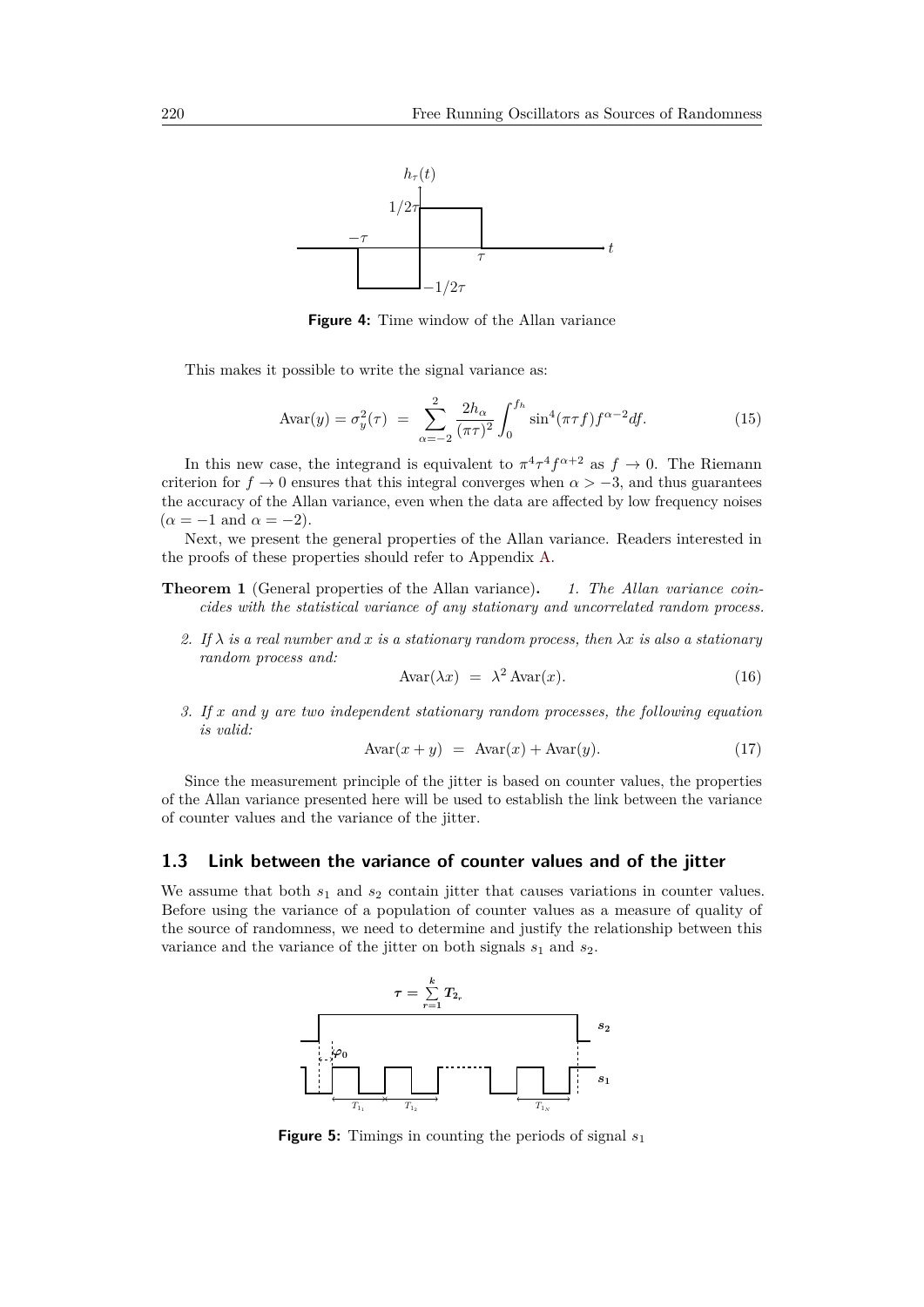As mentioned above, the counter values are obtained by counting the number of periods of the measured clock signal  $s_1$  during a time interval  $\tau$  defined by the reference clock signal *s*2. Of course, in practice, both signals feature a jitter, however, to simplify the computation, we include the jitter of signal  $s_1$  in that of signal  $s_2$  as done in [\[BLMT11\]](#page-19-0). Consequently, the period  $T_2$  of signal  $s_2$  can be considered as a random variable of standard deviation (see [\[BLMT11,](#page-19-0) Appendix C]):

<span id="page-7-1"></span>
$$
\sigma_{eq} \simeq \sqrt{\sigma_2^2 + \frac{T_2}{T_1} \sigma_1^2},\tag{18}
$$

and the period  $T_1$  of signal  $s_1$  as a constant. The measurement time  $\tau = \sum_{r=1}^{k} T_{2r}$  is thus a random variable. This time defines only the length of the time period, not the position of the initial phase  $\varphi_0$  of the signal  $s_1$  when the measurement (the counting) starts (see Fig. [5\)](#page-6-1). However, to measure the jitter more accurately, the initial phase  $\varphi_0$  has to be taken into account. This initial phase is independent of  $\tau$ , since its value does not depend on the length  $\tau$ .

Because  $T_1$  is constant, the counter value  $N$  is a random variable defined as:

$$
N := \max \left\{ k \in \mathbb{N}, \ \varphi_0 + \sum_{r=1}^k T_{1_r} \leqslant \tau \right\} = \max \left\{ k \in \mathbb{N}, \ \varphi_0 + kT_1 \leqslant \tau \right\}.
$$
 (19)

The value *N* thus satisfies the inequality:

$$
\varphi_0 + N \times T_1 \leqslant \tau < \varphi_0 + (N+1) \times T_1,\tag{20}
$$

which is equivalent to:

$$
N \leqslant \frac{\tau - \varphi_0}{T_1} < N + 1. \tag{21}
$$

It then follows that *N* can be written as:

$$
N = \left\lfloor \frac{\tau - \varphi_0}{T_1} \right\rfloor. \tag{22}
$$

It thus exists  $0 \leq \varepsilon < 1$  such that:

$$
N = \frac{\tau - \varphi_0}{T_1} - \varepsilon \tag{23}
$$

According to Sheppard's correction [\[She97\]](#page-21-7),  $\varepsilon$  is a random variable that is uniformly distributed over [0, 1). Since it is independent of  $\frac{\tau-\varphi_0}{T_1}$ , using Eq. [\(16\)](#page-6-2) and [\(17\)](#page-6-3) from Theorem [1,](#page-0-0) the following equation holds:

<span id="page-7-0"></span>
$$
Avar(N) = Avar\left(\frac{\tau - \varphi_0}{T_1}\right) + Avar(\varepsilon) = \frac{Avar(\tau) + Avar(\varphi_0)}{T_1^2} + \frac{1}{12}.\tag{24}
$$

It is important to note that the Allan variance of counter values always overestimates the Allan variance of the jitter per unit of time (e.g the signal period). The correction must be applied by subtracting  $Avar(\varepsilon) = \frac{1}{12}$  and  $\frac{Avar(\varphi_0)}{T_1^2}$ .

As  $\frac{\text{Avar}(\varphi_0)}{T_1^2} \in [0, \frac{1}{12}]$  (the maximum is obtained if  $\varphi_0$  is uniformly distributed over  $[0, T_1)$ ), 1 according to Eq. [\(24\)](#page-7-0),  $Avar(\tau) = T_1^2 Avar(N) - \frac{T_1^2}{12} - Avar(\varphi_0) \ge T_1^2 Avar(N) - \frac{T_1^2}{12} - \frac{T_1^2}{12}$ . As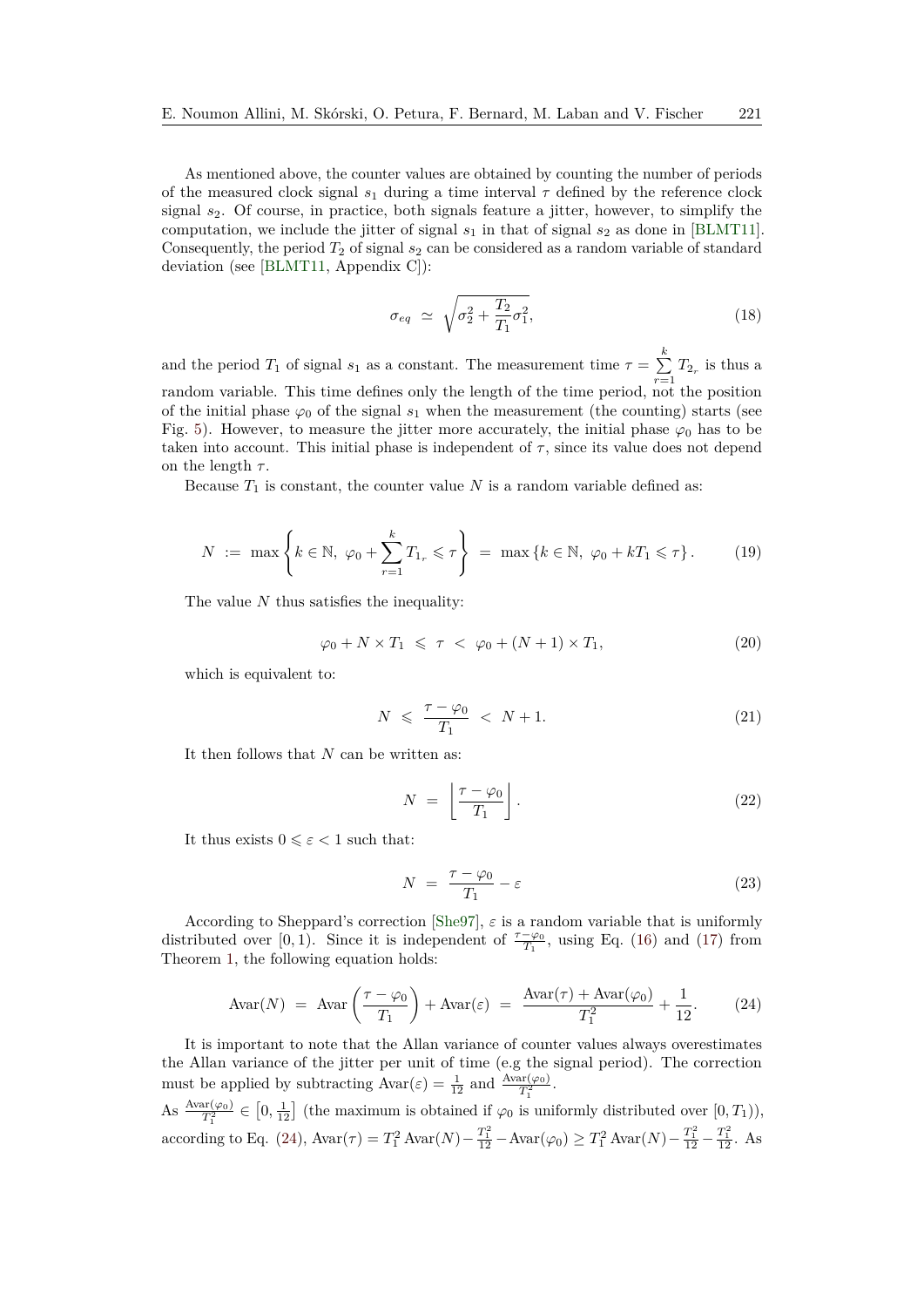we do not want to overestimate the jitter, a conservative approach is to take the minimum value for  $Avar(\tau)$  that is:

<span id="page-8-1"></span>
$$
Avar(\tau) = T_1^2 \cdot Avar(N) - \frac{T_1^2}{6}.
$$
 (25)

Using Eq. [\(25\)](#page-8-1), the variance of the accumulated jitter can be computed from the variance of counter values. This justifies using counter values to estimate the jitter.

### <span id="page-8-0"></span>**2 Study and setup of the variance measurement**

To study the difference between statistical variance and the Allan variance in different conditions, we first implemented the circuit presented in Fig. [2](#page-3-1) (b) in the hardware. Four different hardware configurations were tested in an Intel Cyclone V FPGA:

- **Configuration 1**: Signal  $s_1$  of 127 MHz was generated in an RO and signal  $s_2$  came from a low jitter quartz oscillator generating a stable 125 MHz clock.
- **Configuration 2**: Both signals (*s*<sup>1</sup> and *s*2) were generated in two ROs with the same number of elements, oscillating at a frequency of 125 and 127 MHz, respectively.
- **Configuration 3**: Signal  $s_1$  of 128 MHz was generated in an STR and signal  $s_2$ came from a low jitter quartz oscillator generating a stable 125 MHz clock.
- **Configuration 4**: Both signals ( $s_1$  and  $s_2$ ) were generated in two STRs with the same number of elements and oscillating at a frequency of 130 and 128 MHz, respectively.

The counter values were sent to a PC via a simple serial interface and evaluated in the software. The jitter accumulation time  $\tau$  was set up from the PC using the serial link.

To obtain meaningful and reliable embedded measurements, we first needed to establish the right operating parameters. These parameters are  $k -$  the number of periods of signal  $s_2$ , which determines the accumulation time  $\tau$  and  $M$  – the number of samples from which the variance will be computed.

We performed a series of variance measurements for different values of *M* in order to find an acceptable compromise between the measurement time and precision. We used  $k = 30000$  for this study. Measurement results are shown in Fig. [6.](#page-9-0)

Figure [6](#page-9-0) clearly shows the advantage of the Allan variance: it changes very slightly and only for low values of *M*, while the statistical variance increases with *M* and its values fluctuate. This fluctuation occurs because low frequency noises affect the signal periods. We selected  $M = 4096$  as a compromise between the number of statistical data (which impacts the precision of the measurement) and the measurement time. To obtain coherent results, the same values of *M* were used when measuring variance and Allan variance.

We next studied the impact of the accumulation time  $\tau = \sum_{k=1}^{k}$  $\sum_{r=1}^{n} T_{2r}$  on the measured variance. We observed the variances and Allan variances of counter values from two ring oscillators as well as two self-timed rings with *k* ranging from 300 to several million. The results are presented in Fig. [7](#page-9-1) and Fig. [8.](#page-10-0)

We observed that ROs and STRs behave similarly in terms of variance dependence on *k*. This means that the jitter accumulates in both structures in a very similar way.

We also observed that for low values of  $k \ (k \leq 1000)$ , the computed variances varied probably because of the quantization noise, rather than random noises. Indeed, for these low values of *k*, the counter values varied only very slightly.

Last but not least, we observed that for sufficiently high values of *k* (*k >* 10 000), the Allan variance was always lower than the statistical variance. This proves that statistical variance overestimates the proportion of uncorrelated noise in the total accumulated jitter.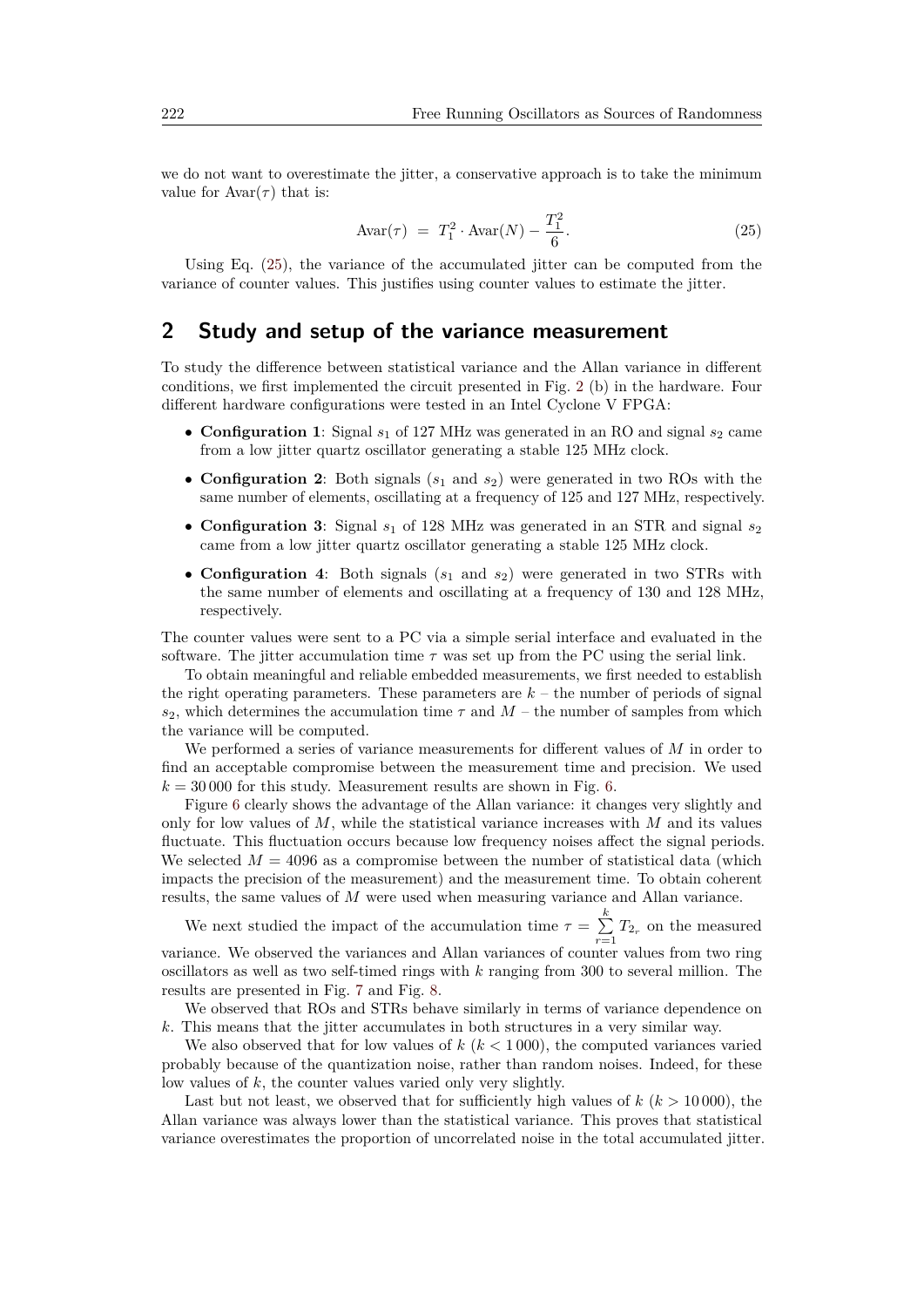<span id="page-9-0"></span>

**Figure 6:** Dependence of the statistical variance and Allan variance on the number of measurements *M*

<span id="page-9-1"></span>

**Figure 7:** Variance and Allan variance of counter values depending on the measurement interval  $k$ , with two ROs as sources of the jittery clock signals

### **2.1 Accuracy of Allan variance estimation**

The sample estimate given in Eq.  $(13)$  (time-average) approximates the true value<sup>[1](#page-9-2)</sup> from Eq. [\(12\)](#page-5-2) (average over process randomness) well, provided that the series is wide-sense stationary and has rapidly decreasing correlations<sup>[2](#page-9-3)</sup> [\[LG08\]](#page-20-10). One can think of small correlations as a *short memory* of the process: substantial new information is gained with every sample, so that the estimate becomes increasingly accurate.

<span id="page-9-2"></span><sup>&</sup>lt;sup>1</sup>This is formally defined as ergodicity in mean.

<span id="page-9-3"></span><sup>2</sup>We discuss basic facts about process correlations in Appendix [B.](#page-23-0)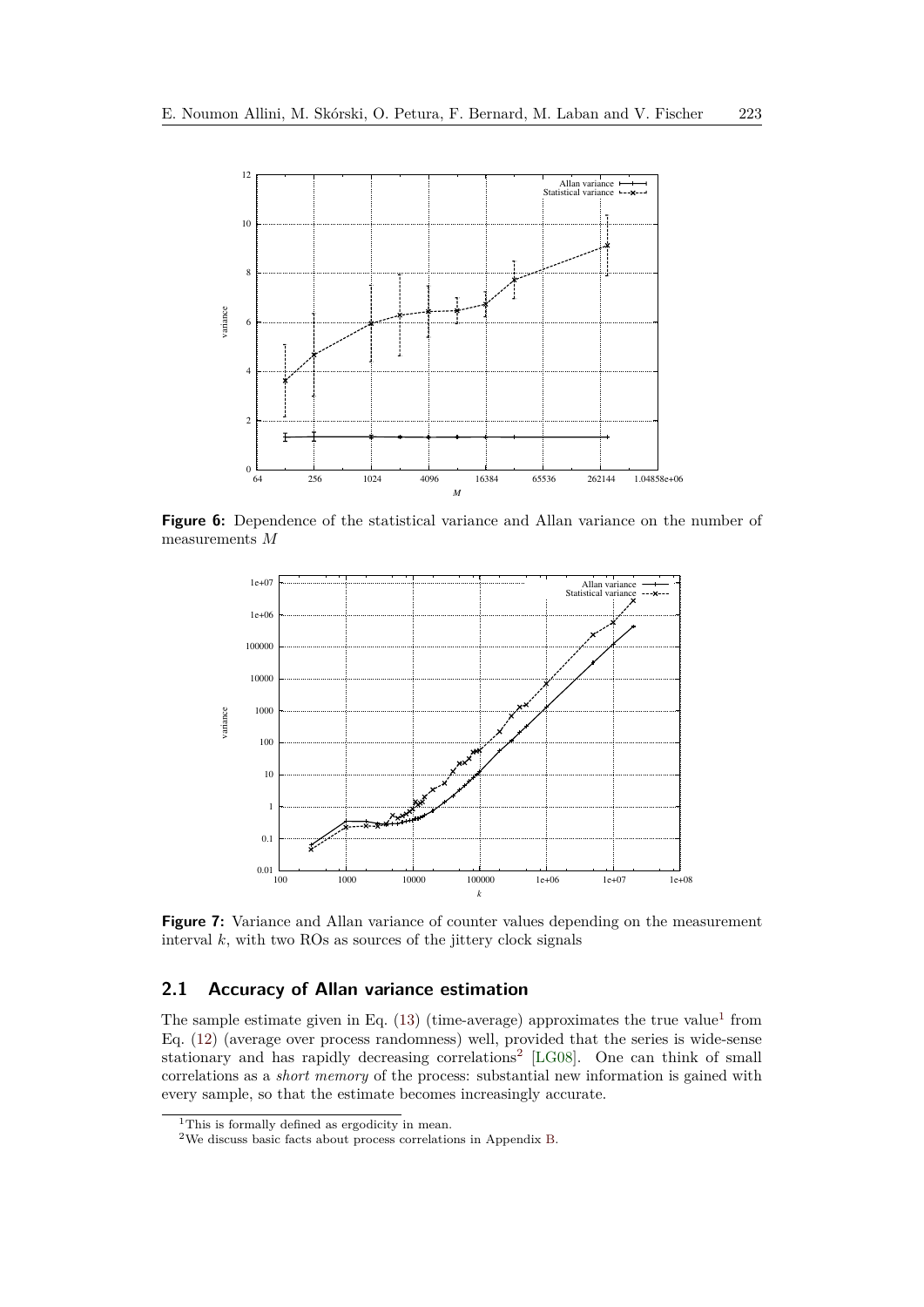<span id="page-10-0"></span>

**Figure 8:** Variance and Allan variance of counter values depending on the measurement interval  $k$ , with two STRs as sources of the jittery clock signals

To check the quality of our estimate, we examined the process of counter values (used to compute the variance) and their first differences (used to compute the Allan variance) in more detail. We collected the data from four different hardware configurations, *i.e.* Configurations 1 to 4 described earlier in this section. All projects used  $k = 30000$  periods of *s*<sup>2</sup> to set the counting time. The behavior across all experiments is summarized at high level in Table [1.](#page-10-1)

<span id="page-10-1"></span>

|  |  | <b>Table 1:</b> Comparison of raw counter values and their first differences. |  |  |  |  |  |  |  |
|--|--|-------------------------------------------------------------------------------|--|--|--|--|--|--|--|
|--|--|-------------------------------------------------------------------------------|--|--|--|--|--|--|--|

| counter data      | memory | autocorrelations |
|-------------------|--------|------------------|
| raw values        | long   | strong           |
| first differences | short  | weak             |

The autocorrelations were considerably reduced in first differences, as shown in Fig. [9.](#page-10-2) This confirms that differencing subsequent counter values is a good way of eliminating low frequency components and reducing correlations. Frequency noise in the ring oscillators is

<span id="page-10-2"></span>

**Figure 9:** Autocorrelations of raw counter values and their first differences in the four hardware configurations. At lag 0, the correlation is by definition always equal to 1.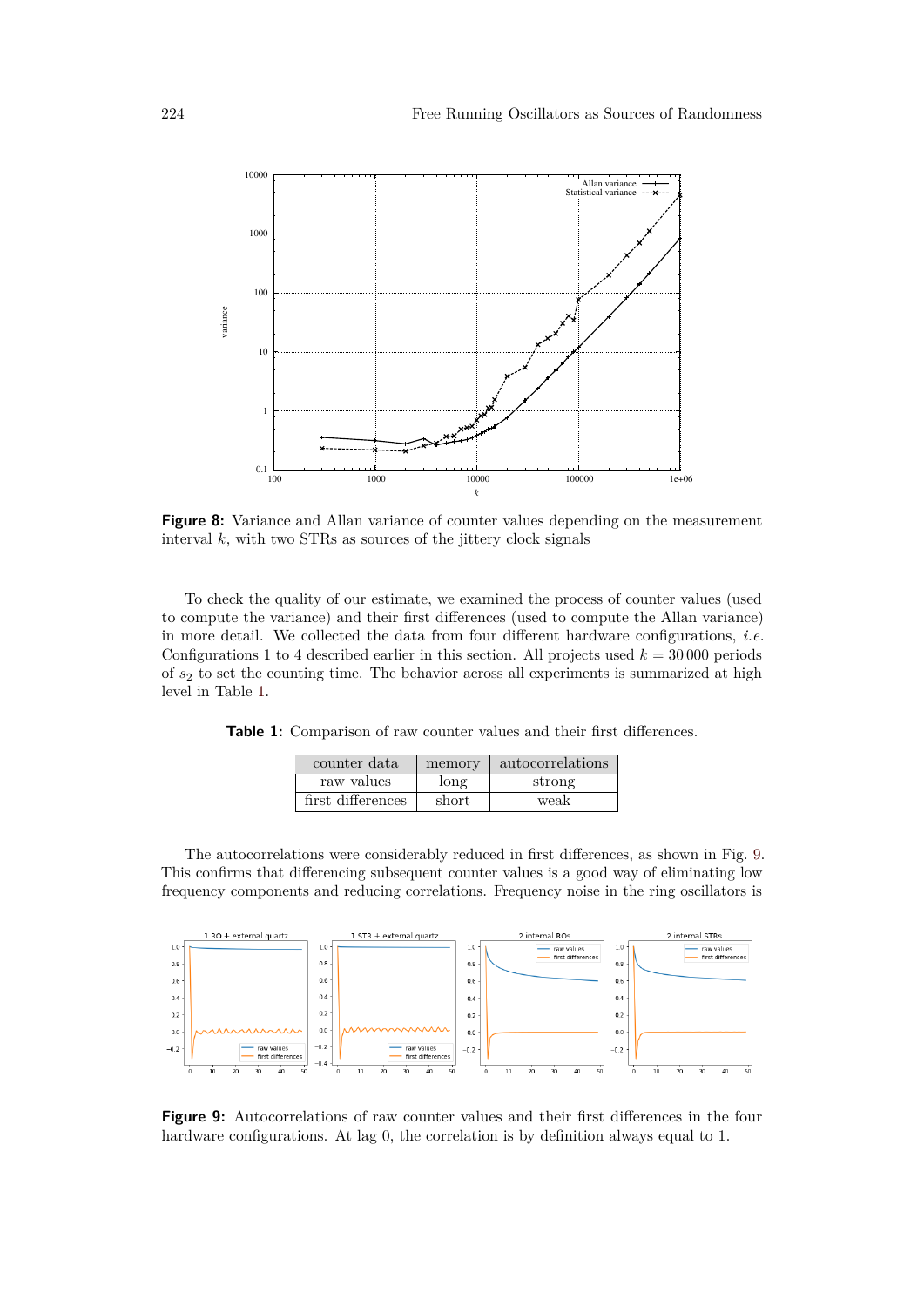modeled by a process with stationary first differences in the theoretical literature<sup>[3](#page-11-0)</sup> [\[Gre83\]](#page-20-11); this is consistent with our experiments. More experiments are presented in Appendix [B.](#page-23-0)

Based on our empirical evidence, we assume that the correlation is zero for sufficiently large lags. Under the mild assumption that the difference process is correlated Gaussian, we can bound estimation errors in the Allan variance computations (quantifying convergence rate). More precisely, we assume

**Model assumption:** The process of counter differences is stationary normal, with zero correlations for lags larger than *p*.

The technical result and the corrolary regarding Allan variance are given below.

<span id="page-11-1"></span>**Lemma 1.** Let  $Z = \{Z_i\}$  be a zero-mean stationary normal process with autocorrelation *function zero for lags larger than p. Then for large M we have*

$$
\text{Var}\left(\frac{1}{M}\sum_{i=1}^{M}Z_i^2\right) = O(p/M),
$$

*in particular*

$$
\frac{1}{M} \sum_{i=1}^{M} Z_i^2 \longrightarrow \mathbb{E}(Z^2) \quad in \ probability.
$$

By applying Lemma [1](#page-11-1) to the differences of counter values  $\Delta \bar{y}_i = \bar{y}_i - \bar{y}_{i-1}$  we obtain

Corollary 1 (Consistency of Allan variance estimation<sup>[4](#page-11-2)</sup>). Under the chosen model, the *Allan variance estimate*  $\frac{1}{2(M-1)} \sum_{i=1}^{M} (\Delta \bar{y}_i)^2$  *in Eq.* [\(13\)](#page-5-1) *is asymptotically (for large M*) *unbiased and consistent, with variance*  $O(p/M)$ *.* 

#### **2.2 Evaluation of randomness in counter values**

We propose to use the least significant bit of the counter values (or of their first difference) as random values. To evaluate the quality of the generated sequence, we model dependencies between subsequent bits by higher-order Markov chains. First, we recall some basics on Markov chains in order to introduce the theorem used to compute the min-entropy rate, which is more conservative than the Shannon entropy rate. We then empirically (based on data generated under different hardware configurations) compare our evaluation technique with the entropy estimation methods in AIS31 and NIST 800-90B.

#### **2.2.1 Theoretical Background**

**Model** The Markov chain model of order *d* assumes a sequence of random variables  $\{U_i\}$ over the common state space  $S(S = \{0, 1\})$  in our case), such that:

• the next state distribution depends only on previous *d* states (short memory)

$$
Pr[U_i|U_{i-1}, U_{i-2}, \dots, U_0] = Pr[U_i|U_{i-1}, U_{i-2}, \dots, U_{i-d}],
$$

• the next state distribution is a function of state values (that are time homogeneous)

 $\Pr[U_i = u_i | U_{i-1} = u_{i-1}, U_{i-2} = u_{i-2}, \dots, U_{i-d+1} = u_{i-d+1}]=f(u_i; u_{i-1}, \dots, u_{i-d+1}).$ 

<span id="page-11-2"></span><span id="page-11-0"></span> $\overline{{}^3E}$ quivalently, phase noise is modeled by a process with second stationary differences. <sup>4</sup>See proof in Appendix [C.](#page-24-0)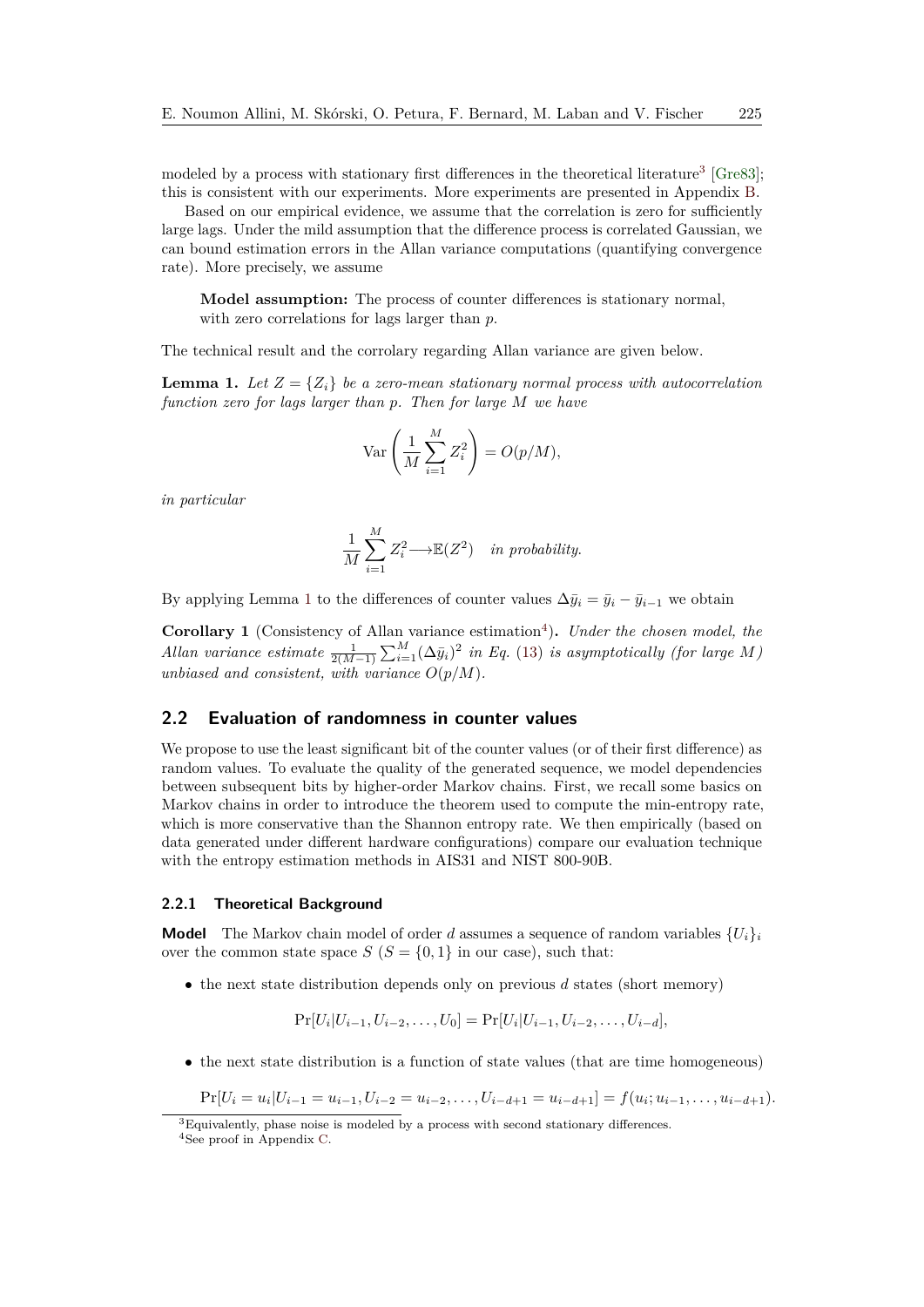**Reduction of a chain of order** *d* **to a first order chain** A Markov chain of order *d* can be reduced to a chain of order 1 by introducing the *sliding window of length d*. More precisely, if  ${U_i}_i$  is a Markov chain of order *d* with the set of possible states *S* then the blocks  $W_i = (U_i, U_{i-1}, \ldots, U_{i-d+1})$  form a Markov chain of order 1 with states  $S^d = S \times \ldots \times S$ .  $\overline{d}$ 

*d* The transition matrix can be then estimated by counting the transitions between subsequent states (blocks); namely  $P_{v,w} = \frac{\# \{i : W_i = w \text{ and } W_{i-1} = v\}}{\# \{i : W_{i-1} = v\}}$  $\frac{W_i = w \text{ and } W_{i-1} = v}{\#\{i:W_{i-1} = v\}}$  is the transition probability from  $v$  to  $w$ . In our case  $U_i$  are bits and the assumed order is 8, thus the transformed chain  $W_i$  has states  $\{0,1\}^8$  and the transition matrix has the size  $2^8 \times 2^8$ .

**Min-entropy rate** Entropy rates (understood as the entropy per bit in long sequences) can generally be computed from the transition matrix. However, computation of the min-entropy rate is more complicated than that of the Shannon entropy and *does not have a closed-form formula*. We refer the reader to [\[KV16\]](#page-20-12) for a detailed discussion of how different definitions of entropy (Shannon entropy, Renyi entropy, min-entropy) can be computed using Markov chains; below we state the result for min-entropy.

A sequence of states  $s_1, \ldots, s_{\ell+1}$  is called a *loop* if  $s_1 \neq s_2 \neq \ldots \neq s_{\ell}$  and  $s_1 = s_{\ell+1}$ , where  $\ell$  is the length of the loop. The min-entropy rate is then determined as follows.

**Theorem 2** (Min-entropy rate of Markov chains [\[KV16\]](#page-20-12))**.** *Let P be the transition matrix of an irreducible and aperiodic Markov chain with the state space S. Then*

<span id="page-12-0"></span>
$$
H_{\infty}(P) = \min_{\ell} \min_{(s_1, \dots, s_{\ell+1}) \in \mathcal{C}_{\ell}} \frac{1}{\ell} \sum_{k=1}^{\ell} \log \frac{1}{P_{s_k, s_{k+1}}} \tag{26}
$$

*where*  $C_{\ell}$  *denotes the set of all loops of length*  $\ell$  *and*  $P_{s_k, s_{k+1}}$  *the probability of the transition from state*  $s_k$  *to state*  $s_{k+1}$ *.* 

#### **2.2.2 Implementation**

**Language** We implemented the procedure to estimate the min-entropy rate of a Markov chain in Python; to increase the speed, parts of the code were compiled to C by the Cython module. For computation, we used the Numpy library with double precision (64 bits).

**Algorithmic issues** Computation of the transition matrix requires one pass on the data file. The value in Eq.  $(26)$  is found by *dynamic programming*; namely, for every  $\ell$  and every pair of states  $s', s''$  we compute  $r(s', s'', \ell) = \min_{s_1 = s', s_2, ..., s_{\ell-1}, s_{\ell} = s''} \sum_{i=1}^k \log \frac{1}{P_{s_k, s_{k+1}}}$ where  $s_1, \ldots, s_{\ell-1}$  are different; dynamic programming is used to update values of *r* when changing from  $\ell$  to  $\ell + 1$ . Once we have these numbers, we can determine the value in Eq. [\(26\)](#page-12-0). Because the formula assumes different states  $s_1, \ldots, s_\ell$  we have that  $\ell \leqslant |S|$ . Computing all  $r(s', s'', \ell)$  for  $s' \in S$ ,  $s'' \in S$  and  $\ell \leq |S|$  requires a memory size of about  $|S|^3$  multiplied by the size of the float placeholders.

**Parameters** Based on the dependencies indicated by the results of the autocorrelations, we decided to use  $d = 8$ . We therefore study transitions between blocks of consecutive  $d = 8$  bits, and the size of the transition matrix is  $2^8 \times 2^8$ .

**Table 2:** Summary of implementation of the Markov chain model for entropy estimation.

|             |                  |       | Order (window) States Trans. matrix Memory used Dyn. program. loops |
|-------------|------------------|-------|---------------------------------------------------------------------|
| $\{0,1\}^8$ | $2^8 \times 2^8$ | 128MB |                                                                     |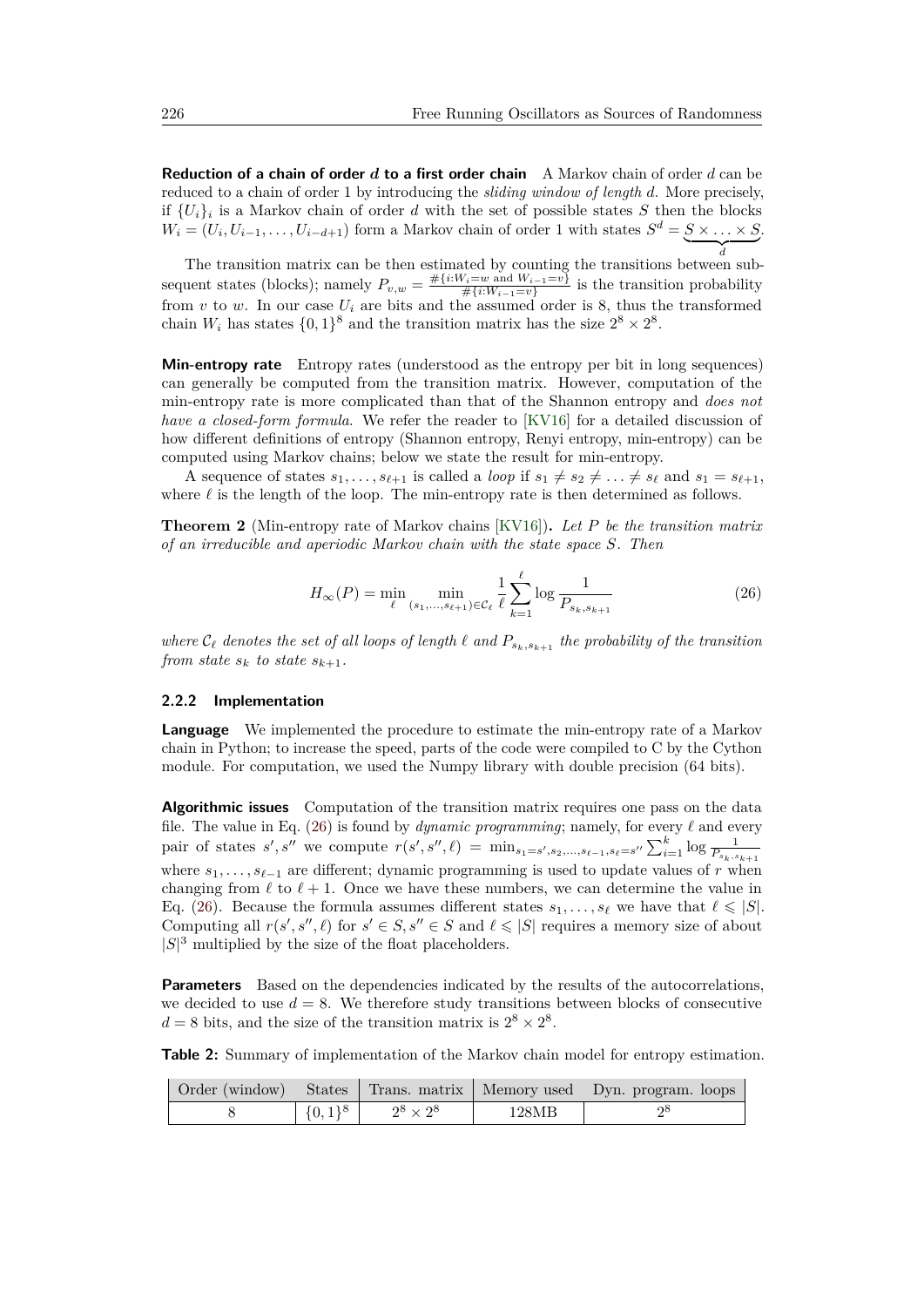#### **2.2.3 Experiments on the generation of random bit streams from free running oscillators**

In our experiments on the generation of random numbers using free running oscillators, we wanted to compare randomness extraction using the two methods presented in Fig. [2.](#page-3-1) We analyzed the output values of the sampler from Fig. [2](#page-3-1) (a) and the least significant bit of the counter values from Fig. [2](#page-3-1) (b) (and their first differences). We thus analyzed the outputs of four projects.

- The first two projects used the method of entropy extraction based on sampling the jittery clock signal (according to Fig.  $2(a)$  $2(a)$ ) with two kinds of oscillators used as a source of randomness:
	- **–** signals *s*<sup>1</sup> and *s*<sup>2</sup> were generated by two ROs oscillating at 125 and 127 MHz,
	- **–** signals *s*<sup>1</sup> and *s*<sup>2</sup> were generated by two STRs oscillating at 130 and 128 MHz.
- The other two projects used the counter method of entropy extraction (according to Fig. [2\(](#page-3-1)b)), while using the same oscillators as the first pair of projects.

For the method of extraction based on sampling of the jittery clock signal, we generated random bit streams for *k* ranging from 10 000 to 100 000. For the counter method of extraction we generated sequences for *k* ranging from 2 000 to 100 000. Two kinds of files were generated in this case – one containing the least significant bits of the counter values and the other containing the least significant bit of the first differences of counter values.

We tested all the generated sequences using the AIS31 Procedure B (tests  $T6 - T8$ ) and NIST 800-90B test suite, from which we also obtained Shannon entropy and min-entropy estimates respectively. The min-entropy was computed for every sequence according to Eq. [\(26\)](#page-12-0), i.e. the computation was based on high order Markov chains while taking correlations between output bits into account. The results are presented in Appendix [D,](#page-26-0) Table [5](#page-26-1) to [10.](#page-28-0)

Three very important results stand out in the tables presented in Appendix [D.](#page-26-0) First, the method of randomness extraction based on sampling of the jittery clock signal always gives lower entropy rates than those obtained by the method based on counting the jittery clock signal periods. Second, the method of min-entropy estimation based on high order Markov chains gives very consistent results even in the interval of values of *k*, for which Procedure B of AIS31 revealed no differences in Shannon entropy estimates. Third, the entropy rates are practically the same when the least significant bit of the counter values or that of their differences is used. This is valid independently of the type of free running oscillator (RO or STR).

## <span id="page-13-0"></span>**3 Implementation of the variance measurements in hardware and monitoring of the source of randomness**

According to AIS 31 recommendations, the source of randomness should be monitored continuously using dedicated embedded test(s). In our case, this monitoring process would be represented by an online check that the differences of counter values fall within the permitted interval.

To compare the parameters of the proposed randomness monitoring process, we implemented tests based on counter differences and two other state-of-the-art tests (proposed in [\[HBFT14\]](#page-20-1) and [\[FL14\]](#page-20-2)) in the same device – Intel Cyclone V FPGA.

The circuitry corresponding to implementation of the Allan variance according to Eq. [\(13\)](#page-5-1) in hardware is shown in Fig. [10.](#page-14-0)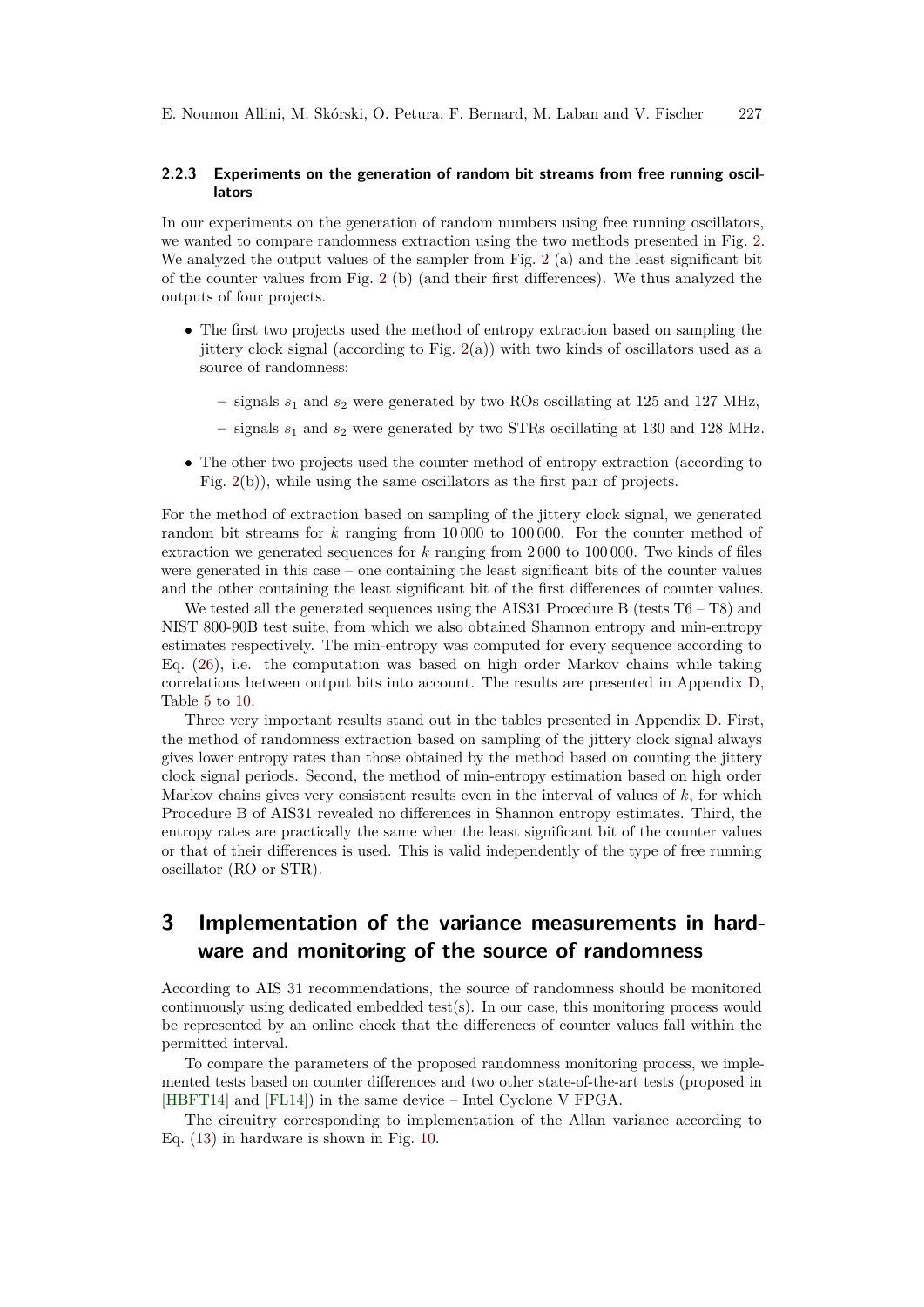<span id="page-14-0"></span>

**Figure 10:** Allan variance measurement circuitry based on Eq. [\(13\)](#page-5-1)

All the computations are in fixed point arithmetic. This method only requires one multiplier to square data. One subtractor is used to compute the difference of the consecutive samples and one adder with associated register is used as accumulator.

The circuitry corresponding to hardware implementation of the variance computation used by Haddad *et al.* in [\[HBFT14\]](#page-20-1) and for the one corresponding to Eq. [\(2\)](#page-3-2) is depicted in Fig. [11.](#page-14-1)

<span id="page-14-1"></span>

**Figure 11:** Implementation of the counter variance measurement circuitry for the method proposed by Haddad *et al.* in [\[HBFT14\]](#page-20-1) and for that corresponding to Eq. [\(2\)](#page-3-2)

Again, all the computations are in fixed point arithmetic. Numbers before and after the radix point indicate the number of bits of the integer and fractional part of the given value, respectively. Two multipliers (one of 12 bits and the other of 24 bits) are used to square data. Two adders and associated registers (one of 24 bits and the other of 12 bits) are used to implement accumulators. One subtractor is used before the output of the block. Four additional data registers are used to store intermediate data.

The third test we implemented in the hardware has the same architecture as that presented in [\[FL14\]](#page-20-2), Fig. 6. In the following section, we compare the three implementations.

#### **3.1 Implementation results**

First, we evaluate design parameters like area, speed and power consumption of the three methods of variance measurement described above. Area and speed values were obtained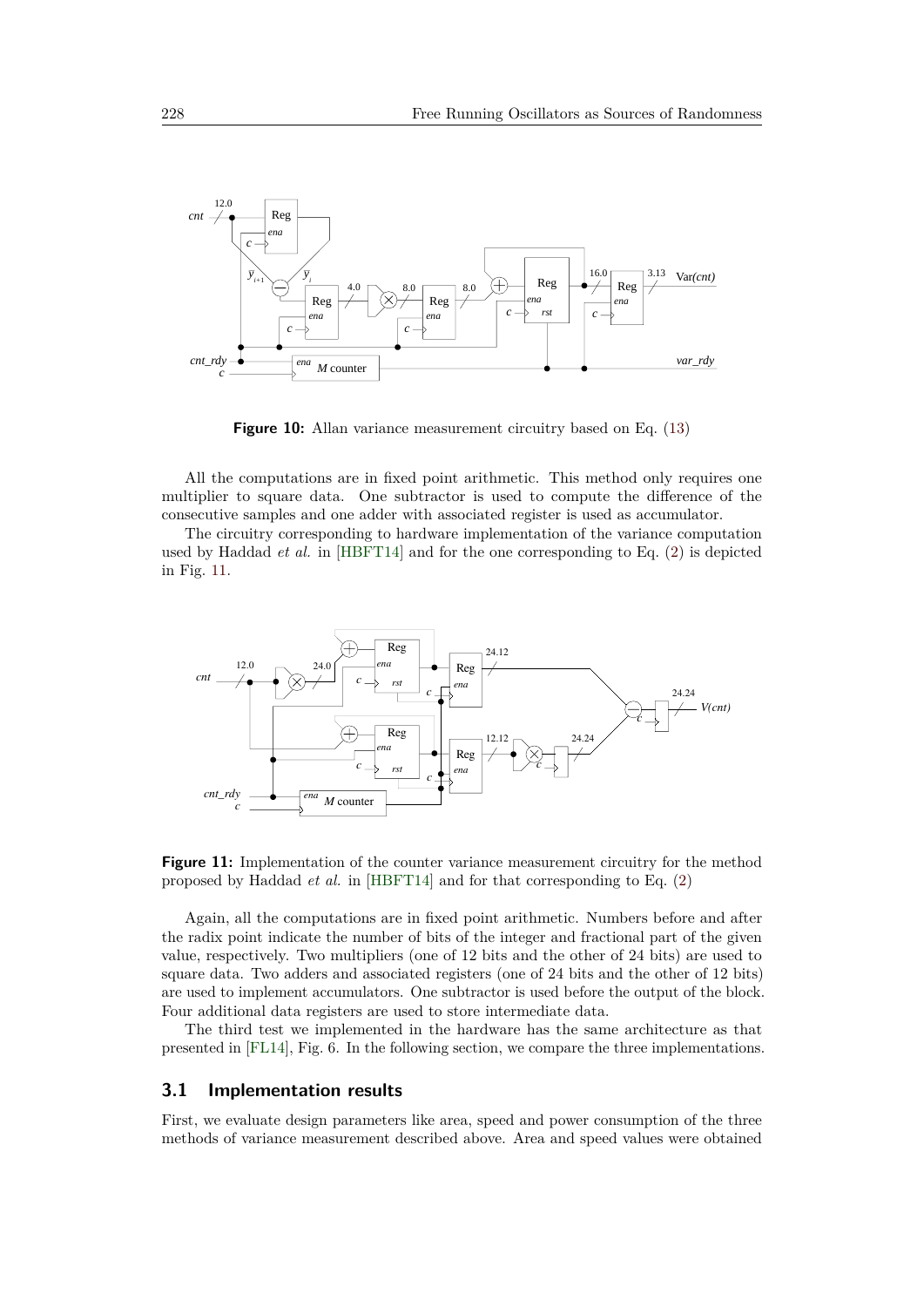from Quartus software. Power consumption was measured using a dedicated hardware evaluation platform [\[LDFV16\]](#page-20-13). The results are presented in Table [3.](#page-15-1)

<span id="page-15-1"></span>**Table 3:** Summary of implementation results of the variance measurement method based on counter differences compared to other state-of-the-art methods implemented in the dedicated evaluation board featuring Intel Cyclone V FPGA device 5CEBA4F17C8N

| Method                                   | Area     |                | $f_{max}$ | Power              |
|------------------------------------------|----------|----------------|-----------|--------------------|
|                                          | ALM/Regs | DSPs           | [MHz]     | $\lceil mW \rceil$ |
| Haddad <i>et al.</i> [HBFT14], Eq. $(2)$ | 119/160  | $\overline{2}$ | 178.3     | $6 - 7$            |
| Fischer and Lubicz [FL14]                | 169/200  | 4              | 187.7     | 7-8                |
| Proposed method, Eq. (13)                | 49/117   |                | 238.5     | $4 - 5$            |

We observe that the Allan variance measurement circuitry based on Eq. [\(13\)](#page-5-1) is smaller, faster and consumes slightly less power than the circuitry required by the other two methods. This is because the implementation of the Allan variance measurement is simple (only one subtractor and one adder needed, only one DSP block used instead of two or four, respectively).

### <span id="page-15-0"></span>**3.2 Study of the impact of the measurement circuitry on the source of randomness**

Next, we propose a rigorous approach to assess the impact of the embedded jitter measurement on the measured jitter itself. The impact of the jitter measurement on the jitter itself is evaluated in the following steps:

<span id="page-15-2"></span>• **Project 1** – Only two free running oscillators, used as sources of randomness, are implemented in the selected logic device. The generated clock signals are output using low voltage differential signaling (LVDS) outputs and measured externally using high end oscilloscope and differential probes (see Fig. [12\)](#page-15-2).



**Figure 12:** External jitter measurement method using an oscilloscope and differential probes

- **Project 2** A complete TRNG, embedded variance measurement and an AES cipher are implemented in the FPGA to mimic the behavior of the real crypto SoC as shown in Fig. [13.](#page-16-0) Signal  $s_2$  is generated using an external quartz oscillator. The variance is measured both internally, and externally.
- **Project 3** A complete TRNG, embedded variance measurement and an AES cipher are implemented in the FPGA to mimic the behavior of the real crypto SoC as shown in Fig. [13.](#page-16-0) Signal  $s_2$  is generated using a free running oscillator. The variance is measured both internally, and externally.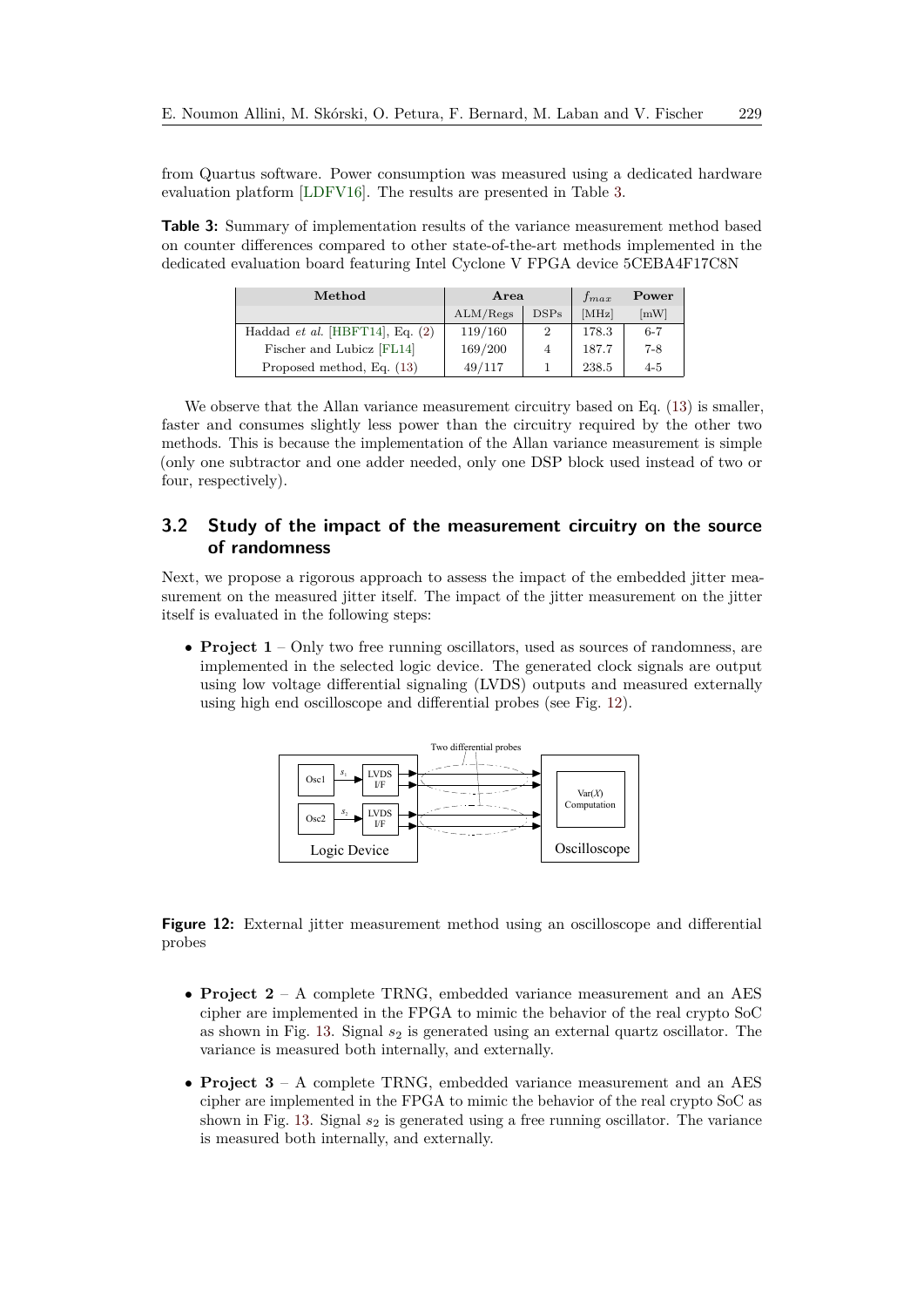<span id="page-16-0"></span>

**Figure 13:** External jitter measurement method using an oscilloscope and differential probes combined with an internal jitter measurement method while the TRNG and the AES cipher are running (only one generator of signal  $s<sub>2</sub>$  is present in each of the two projects: Quartz oscillator in Project 2 and *Osc*2 in Project 3)

To ensure the measurement results are consistent, it is important to guarantee the same placement and routing of *Osc1* and *Osc2* in all projects. We generated the Exported Partition file (.qxp), which is the Quartus II software option used to export post-fitting netlists. The exported netlist was then used in all the projects.

We decided to implement only ROs as *Osc1* and *Osc2* because, as shown in Section [2,](#page-8-0) they are simpler to implement than STRs and the jitter behavior is very similar in both STRs and ROs. Oscillators *Osc1* and *Osc2* had the same number of elements and the same topology. They oscillated at respective frequencies of  $124.5 \pm 0.3$  MHz and  $126.3 \pm 0.3$ 0.2 MHz. The difference in frequency in the three projects was thus less than 1 %, which was important to ensure the results were comparable.

We measured the jitter of both oscillators as well as the normalized counter value externally using a LeCroy WavePro 735i oscilloscope (4 GHz bandwidth, 40 GS/s) and two D420 WaveLink 4 GHz differential probes. Counter values cannot be obtained directly from an oscilloscope since the value of *k* cannot be set up like in hardware but can only be deduced from the oscilloscope time base, which, in our case, was set to 5 *µ*s per division. We measured the number of periods of both clocks in this time interval. Finally, to make the comparison of values obtained using the external and embedded measurements more consistent, we measured the number of cycles of both clocks at the same time interval and normalized the resulting data according to the following equation:

<span id="page-16-1"></span>
$$
cnt = \frac{n_1}{n_2} \cdot k,\tag{27}
$$

where  $n_1$  represents the number of clock periods of  $s_1$  and  $n_2$  the number of clock periods of *s*<sup>2</sup> that appear during the same time interval determined by oscilloscope's time base. In our case, we used  $k = 30000$  to normalize oscilloscope measurements.

Table [4](#page-17-0) shows the results of external and internal measurements. The jitters of *Osc*<sup>1</sup> and *Osc*<sub>2</sub> were both measured by the oscilloscope. To compare these values with those obtained using the Allan variance according to Eq.[\(25\)](#page-8-1), we saved the counter values in a file for processing.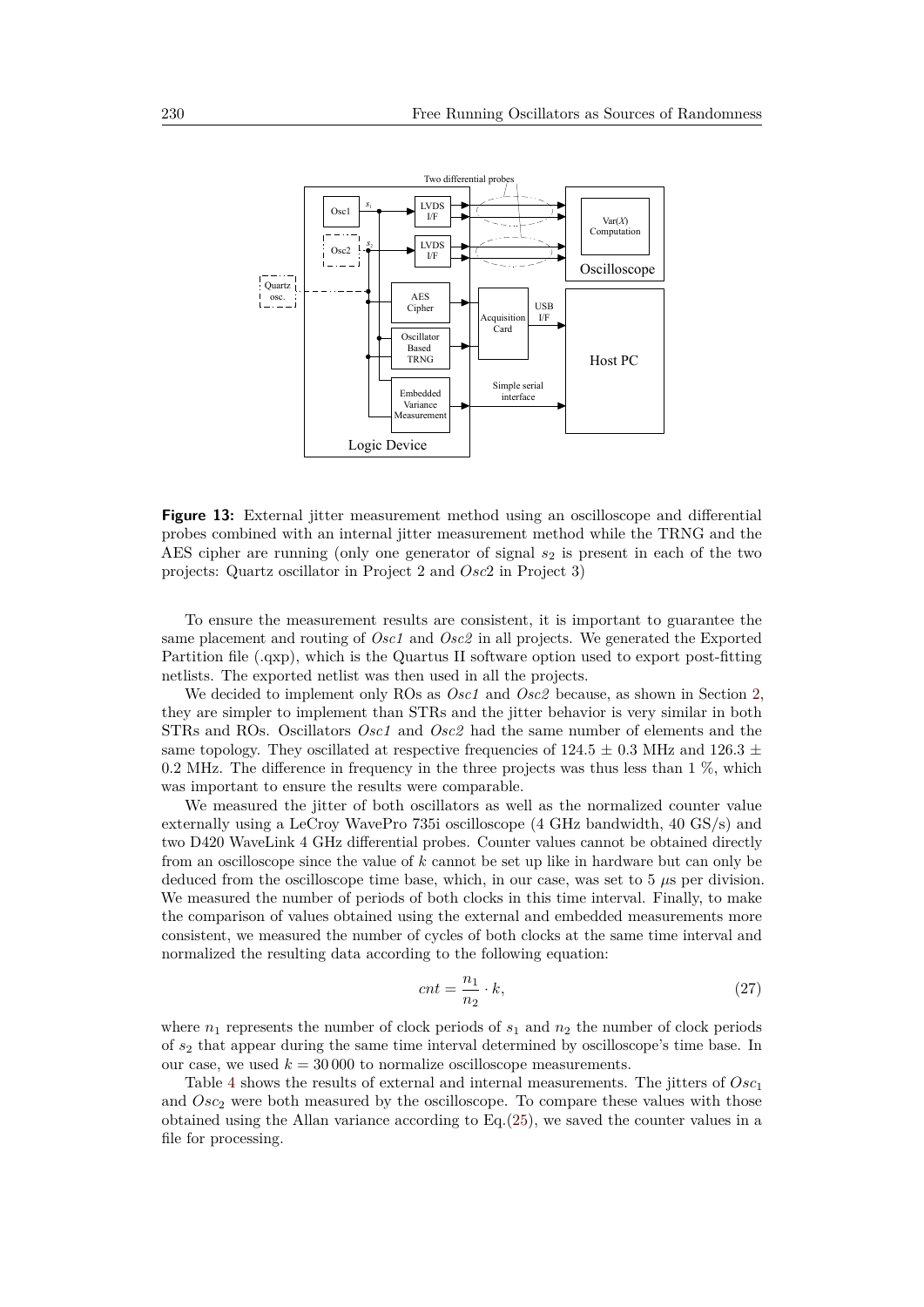<span id="page-17-0"></span>**Table 4:** Results of external and internal measurements of oscillator jitters in three selected projects: Columns 2 and 3 list the jitters  $\sigma_1$ ,  $\sigma_2$  measured using the oscilloscope. Column 4 lists the equivalent jitter  $\sigma_{eq}$  computed from Eq. [\(18\)](#page-7-1). Column 5 lists the normalized variance of counter values computed from the oscilloscope using Eq. [\(27\)](#page-16-1). Column 6 lists the Allan variance estimate computed inside the device using Eq. [\(13\)](#page-5-1).

| Project   | $\sigma_1$   | $\sigma_2$   | $\sigma_{eq}$  ps | Var(cnt)        | Avar(N)        | Avar $(\tau)$ [s <sup>2</sup> ] |
|-----------|--------------|--------------|-------------------|-----------------|----------------|---------------------------------|
|           | $ {\rm ps} $ | $ {\rm ps} $ | from Eq. $(18)$   | from Eq. $(27)$ | from $Eq.(13)$ | from Eq. $(25)$                 |
| Project 1 | 3.9          | 3.3          | 5.1               | 14.01           | 2.79           | 2.0425e-16                      |
| Project 2 | 9.7          | 7.3          | 11.8              | 26.94           | 4.33           | 3.2438e-16                      |
| Project 3 | $10.6\,$     | 10.0         | 14.5              | 14.72           | 2.76           | 2.0216e-16                      |

We can see that putting the whole cryptosystem including the AES cipher in an FPGA more than doubles the jitter of both oscillators, but the variance of counter values remains almost the same if only internal oscillators are used. In Project 2, in which the signal *s*<sup>2</sup> is generated by an external quartz oscillator, there was a significant increase in the variance of counter values, which confirms that using identically implemented oscillators and implementing them both inside the FPGA (differential principle of randomness extraction) helps prevent negative effects of the surrounding logic on the measured jitter.

To further confirm this claim, we acquired a large sequence of counter values from Project 2 and transferred them to a PC in order to visualize them over time. The acquisition was done with the accumulation period set by  $k = 30000$ . The whole acquisition took approximately 30 minutes. Figure [14](#page-17-1) shows the counter values when the signal  $s_2$  was generated by an external quartz oscillator. A strong low frequency signal can be seen to affect the counter values. The frequency of the signal is approximately 1.5 mHz.

<span id="page-17-1"></span>

**Figure 14:** Counter values acquired using an external oscillator for  $s_2$ 

Figure [15](#page-18-1) shows the counter values when  $s_2$  was generated by an internal RO. Even though the low frequency pattern is still slightly visible, its amplitude is significantly reduced.

We discovered that the observed low frequency signal originated from the power line even though the evaluation board was using only low noise linear power supplies. These findings confirm that unwanted global noises are almost always present and are unavoidable. Since this kind of noise can be manipulated, it can be extremely dangerous for the TRNG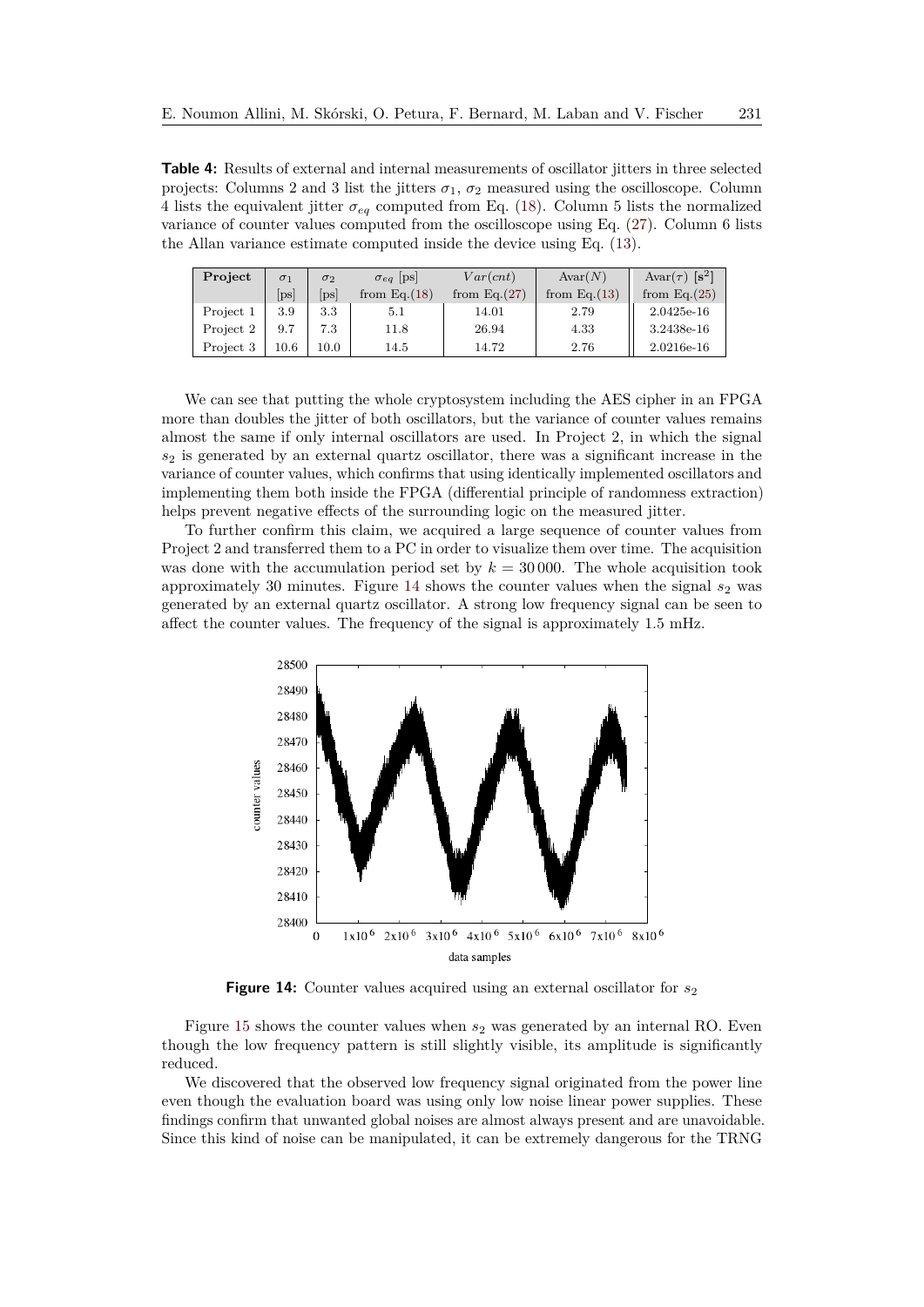<span id="page-18-1"></span>

**Figure 15:** Counter values acquired when both oscillators are implemented in the FPGA

design. Moreover, a low frequency signal such as the one visible in Fig. [14](#page-17-1) is usually hard to detect.

## <span id="page-18-0"></span>**4 Discussion**

We have very clearly demonstrated several advantages of the Allan variance over statistical variance: it gives stable values independent of low frequency noises even for short data sets. It is thus suitable for the estimation of entropy originating from non-manipulable independent noises such as thermal noise. It can serve as a basis for embedded tests, for which it is particularly suited because of its small area and low latency.

RO and STR behave similarly in terms of variance dependence on jitter accumulation time. Jitter accumulates in both structures in a very similar way. This is a new observation.

Using two identical oscillators reduces autocorrelations in RNG output values. Using the first differences of counter values instead of counter values themselves further reduces autocorrelations.

The method of randomness extraction based on sampling of the jittery clock signal always gives lower quality results than the method based on counting the jittery clock signal periods. The jitter accumulation times can be reduced more than ten times (more than 400 000 periods of the reference clock were needed in [\[FL14\]](#page-20-2) and fewer than 30 000 if the jittery clock periods are counted). This means significantly higher bit rates at generator output with no loss of entropy.

The method of min-entropy estimation based on high order Markov chains gives very consistent results even in the interval of values of *k*, for which Procedure B of AIS 31 revealed no differences in Shannon entropy estimates (see Tables [7](#page-27-0) to [10\)](#page-28-0).

The studies described here confirm, that using external oscillators jeopardizes the implementation of security critical applications. They also prove, that implementing identical oscillators inside the FPGA and using their relative jitter transformed into counter values or even better into their differences, can efficiently mitigate the negative effects of global noise sources both external to the FPGA and generated internally by the surrounding logic, represented in our case by the AES cipher.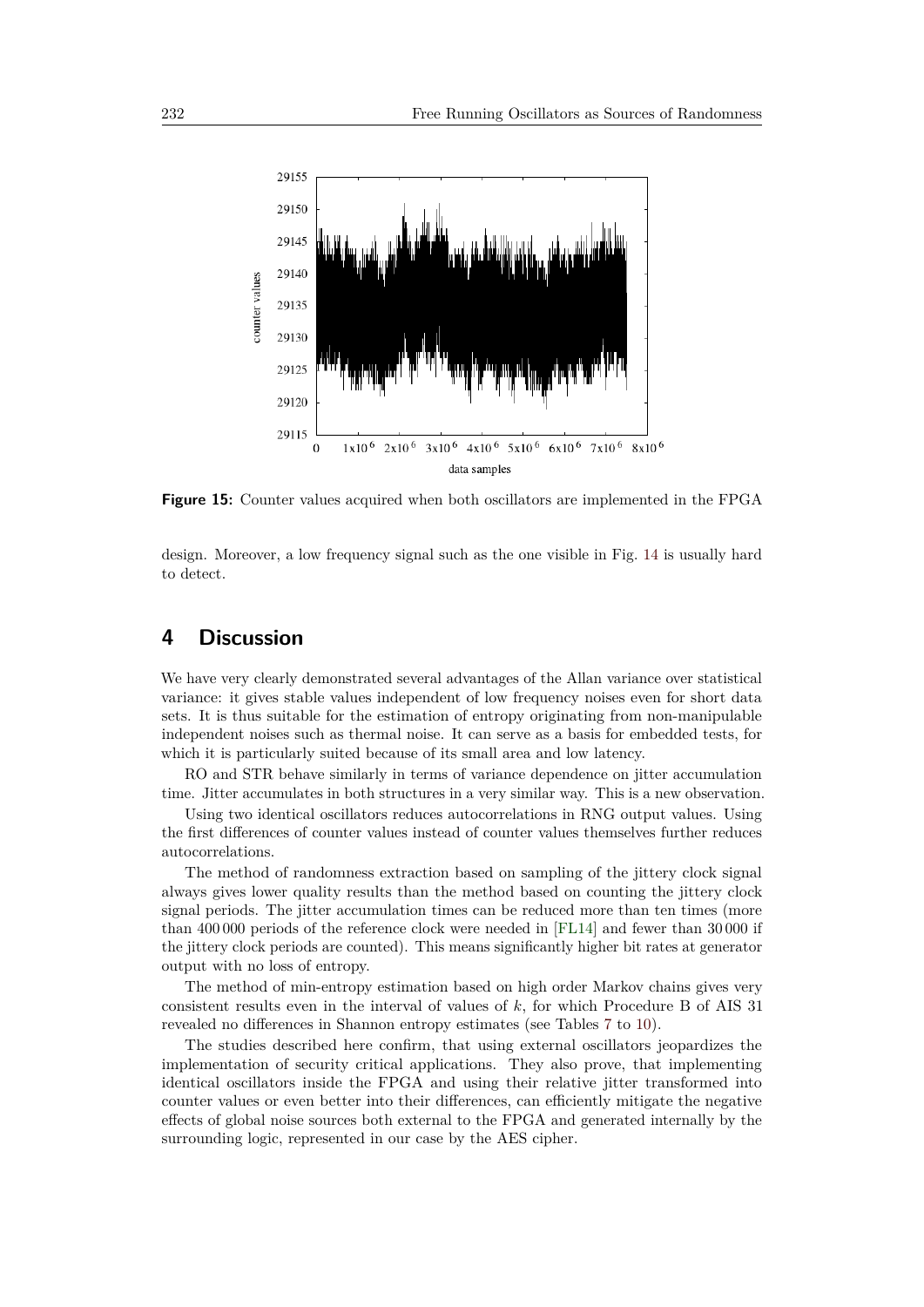## <span id="page-19-3"></span>**5 Conclusions**

We evaluated the jitter of clock signals generated in ring oscillators and self timed rings and the way the jitter is transformed into random numbers. We showed that counting the periods of the jittery clock signal gives random numbers of significantly better quality than the usual methods of sampling jittery clock signals. We used counter values to characterize and to continuously monitor the source of randomness. We showed that using the Allan variance to characterize the clock jitter has at least two advantages: first, it is not sensitive to low frequency noises such as flicker noise, and second, significantly less circuitry is required for its computation than that used in other methods. We also show that a differential principle of randomness extraction from the jitter, based on the use of two identical oscillators is essential to avoid autocorrelations originating from both the external and internal sources of global jitter, independently of the type of ring used. Last but not least, we propose a new method of statistical testing based on a high order Markov model to demonstrate the reduction of dependencies when the proposed randomness extraction is applied. While providing an estimation of min-entropy, the method is very efficient in detecting dependencies between generated numbers.

### **Acknowledgments**

This work received funding from the European Union's Horizon 2020 research and innovation programme in the framework of the project HECTOR (Hardware Enabled Crypto and Randomness) under grant agreement No 644052. Maciej Skorski also acknowledges funding from the European Research Council (ERC) under the European Union's Horizon 2020 research and innovation programme (grant agreement No 682815/TOCNeT).

### **References**

- <span id="page-19-4"></span>[AB81] D. W. Allan and J. A. Barnes. A Modified "Allan Variance" with Increased Oscillator Characterization Ability. In *Proceedings of 35th Annual Frequency Control Symposium*, pages 470–475, 1981.
- <span id="page-19-6"></span>[All66] D. W. Allan. Statistics of atomic frequency standards. *Proceedings of the IEEE*, 54(2):221–230, 1966.
- <span id="page-19-5"></span>[All87] D. W. Allan. Should the classical variance be used as a basic measure in standards metrology? *IEEE Transactions on Instrumentation and Measurement*, 1001(2):646–654, 1987.
- <span id="page-19-7"></span>[Bar46] M. S. Bartlett. On the theoretical specification and sampling properties of autocorrelated time-series. *Supplement to the Journal of the Royal Statistical Society*, 8(1):27–41, 1946.
- <span id="page-19-0"></span>[BLMT11] M. Baudet, D. Lubicz, J. Micolod, and A. Tassiaux. On the security of oscillatorbased random number generators. *Journal of Cryptology*, 24(2):398–425, 2011.
- <span id="page-19-2"></span>[CBFF12] C. Costea, F. Bernard, V. Fischer, and R. Fouquet. Implementation of ring oscillators based physical unclonable functions with independent bits in the response. *International Journal of Reconfigurable Computing*, ID 168961, 2012.
- <span id="page-19-1"></span>[CFAF13] A. Cherkaoui, V. Fischer, A. Aubert, and L. Fesquet. A self-timed ring based true random number generator. In *IEEE International Symposium on Asynchronous Circuits and Systems (ASYNC 2013)*, pages 99–106, 2013.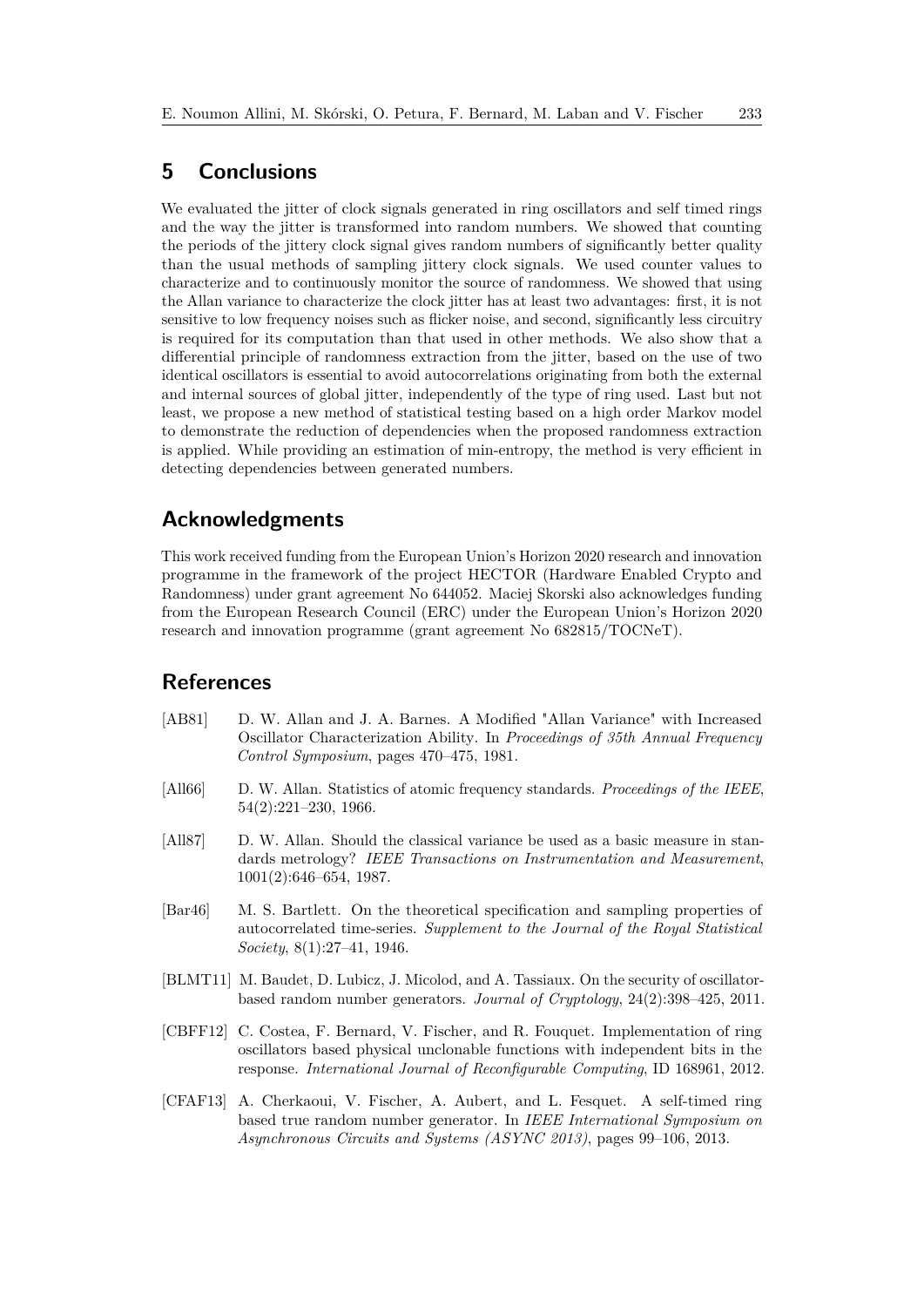- <span id="page-20-5"></span>[CFFA13] A. Cherkaoui, V. Fischer, L. Fesquet, and A. Aubert. A very high speed true random number generator with entropy assessment. In G. Bertoni and J.-S. Coron, editors, *Cryptographic Hardware and Embedded Systems (CHES 2013)*, volume 8086 of *LNCS*, pages 179–196. Springer, 2013.
- <span id="page-20-7"></span>[CM98] George R. Cooper and Clare D. McGillem. *Probabilistic Methods of Signal and System Analysis*. Oxford University Press, 3rd edition, 1998.
- <span id="page-20-9"></span>[CN14] A. D. R. Choudary and Constantin P. Niculescu. *Real Analysis on Intervals: Improper Riemann Integrals*. Springer India, New Delhi, 2014.
- <span id="page-20-4"></span>[DDS18] N. Da Dalt and A. Sheikholeslami. *Understanding Jitter and Phase Noise*. Cambridge University Press, 2018.
- <span id="page-20-8"></span>[Eng06] Shlomo Engelberg. *Random signals and noise: a mathematical introduction*. CRC Press, 2006.
- <span id="page-20-2"></span>[FL14] V. Fischer and D. Lubicz. Embedded evaluation of randomness in oscillator based elementary trng. In Lejla Batina and Matthew Robshaw, editors, *Cryptographic Hardware and Embedded Systems (CHES 2014)*, volume 8731 of *LNCS*, pages 527–543. Springer, 2014.
- <span id="page-20-11"></span>[Gre83] Charles Greenhall. A Structure Function Representation Theorem with Applications to Frequency Stability Estimation. *IEEE Transactions on Instrumentation and Measurement*, 32(2):364 – 370, 1983.
- <span id="page-20-1"></span>[HBFT14] P. Haddad, F. Bernard, V. Fischer, and Y. Teglia. On the Assumption of Mutual Independence of Jitter Realizations in P-TRNG Stochastic Models. In *Design, Automation and Test in Europe (DATE 2014), Dresden, Germany*. IEEE, 2014.
- <span id="page-20-6"></span>[KG04] P. Kohlbrenner and K. Gaj. An embedded true random number generator for FPGAs. In *Proceedings of the 2004 ACM/SIGDA 12th international symposium on Field programmable gate arrays*, pages 71–78. ACM, 2004.
- <span id="page-20-3"></span>[KS08] W. Killmann and W. Schindler. A Design for a Physical RNG with Robust Entropy Estimators. In Elisabeth Oswald and Pankaj Rohatgi, editors, *Cryptographic Hardware and Embedded Systems – CHES 2008*, volume 5154 of *LNCS*, pages 146–163. Springer, 2008.
- <span id="page-20-0"></span>[KS11] W. Killmann and W. Schindler. A proposal for: Functionality classes for random number generators, version 2.0. [online] Available from https://www.bsi.bund.de/EN/TheBSI/thebsi\_node.html, 2011.
- <span id="page-20-12"></span>[KV16] Sudeep Kamath and Sergio Verdu. Estimation of entropy rate and Renyi entropy rate for Markov chains. In *IEEE International Symposium on Information Theory, ISIT 2016, Barcelona, Spain, July 10-15, 2016*, pages 685–689, 2016.
- <span id="page-20-13"></span>[LDFV16] M. Laban, M. Drutarovsky, V. Fischer, and M. Varchola. Platform for testing and evaluation of PUF and TRNG implementations in FPGAs. In *TRUDEVICE – 6th Conference on Trustworthy Manufacturing and Utilization of Secure Devices (TRUDEVICE 2016), Barcelona, Spain*, November 2016.
- <span id="page-20-10"></span>[LG08] Alberto Leon-Garcia. *Probability, Statistics, and Random Processes for Electrical Engineering*. Pearson/Prentice Hall, Upper Saddle River, NJ, 3rd edition, 2008.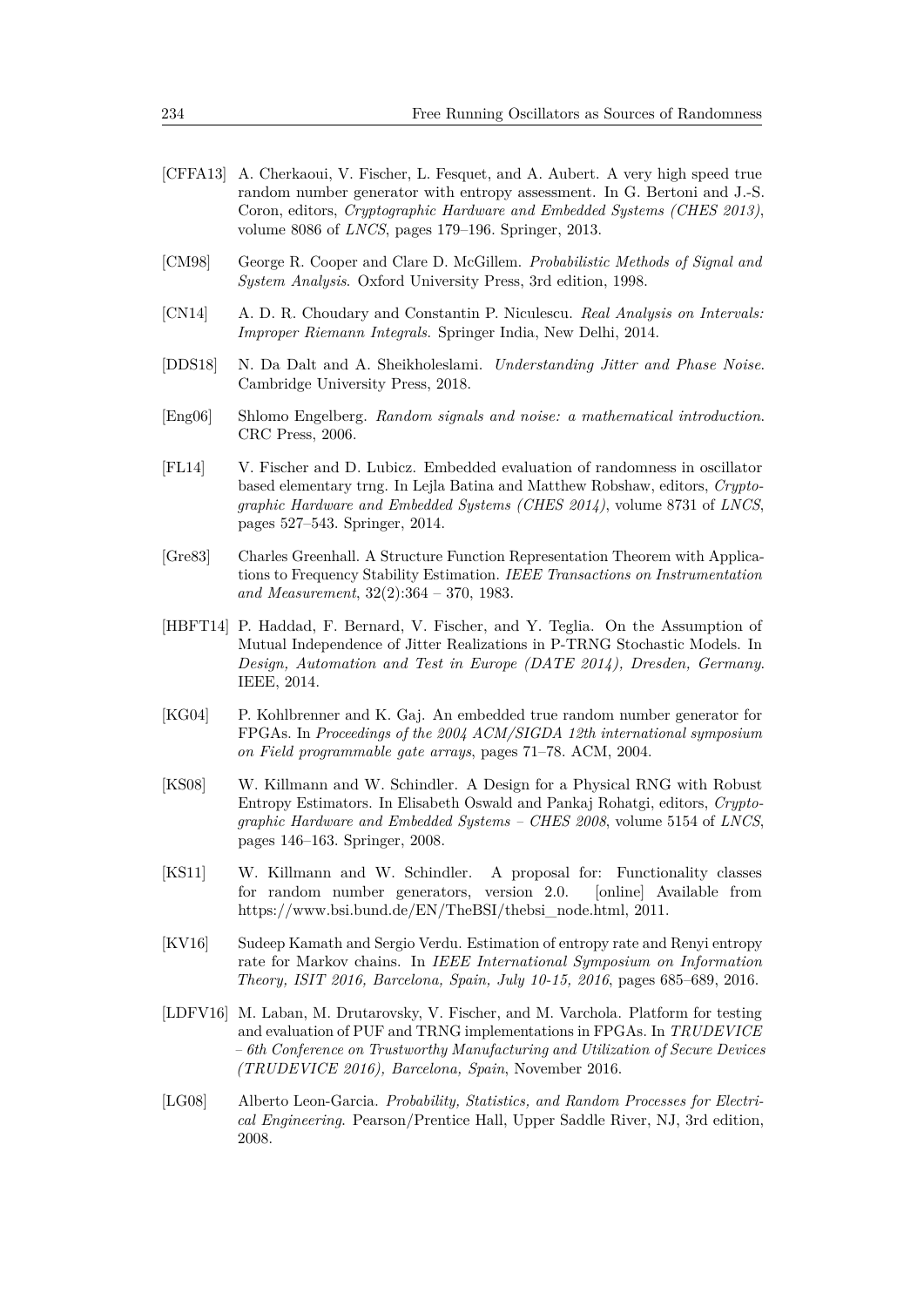- <span id="page-21-3"></span>[Nis16] Y. Nishio. *Oscillator Circuits: Frontiers in Design, Analysis and Applications*. IET, 1st edition, 2016.
- <span id="page-21-8"></span>[PP01] A Papoulis and Unnikrishna Pillai. *Probability, random variables and stochastic processes*. McGraw-Hill, 4th edition, Nov. 2001.
- <span id="page-21-5"></span>[Ril08] W. Riley. *Handbook of Frequency Stability Analysis*. NIST, 2008.
- <span id="page-21-1"></span>[RYDV15] V. Rozic, B. Yang, W. Dehaene, and I. Verbauwhede. Highly efficient entropy extraction for true random number generators on FPGAs. In *Proceedings of the 52nd Annual Design Automation Conference (DAC), San Francisco, USA*, pages 116:1–116:6, 2015.
- <span id="page-21-7"></span>[She97] W. F. Sheppard. On the Calculation of the most Probable Values of Frequency-Constants, for Data arranged according to Equidistant Division of a Scale. *Proceedings of the London Mathematical Society*, s1-29(1):353–380, 1897.
- <span id="page-21-0"></span>[SMS07] B. Sunar, W.J. Martin, and D.R. Stinson. A provably secure true random number generator with built-in tolerance to active attacks. *IEEE Transactions on Computers*, 56(1):109–119, 2007.
- <span id="page-21-6"></span>[Uhr07] Pierre Uhrich. Stabilité des oscillateurs ultra-stables. *Cours X-ENS*, 2007.
- <span id="page-21-2"></span>[VABF10] B. Valtchanov, A. Aubert, F. Bernard, and V. Fischer. Characterization of randomness sources in ring oscillator-based true random number generators in FPGAs. *Design and Diagnostics of Electronic Circuits and Systems, 2008. DDECS 2010. 13th IEEE Workshop on*, pages 1–6, 2010.
- <span id="page-21-4"></span>[Žit10] Gordan Žitković. Introduction to stochastic processes - lecture notes. [https://www.ma.utexas.edu/users/gordanz/notes/introduction\\_](https://www.ma.utexas.edu/users/gordanz/notes/introduction_to_stochastic_processes.pdf) [to\\_stochastic\\_processes.pdf](https://www.ma.utexas.edu/users/gordanz/notes/introduction_to_stochastic_processes.pdf), December 2010. accessed 17/01/2018.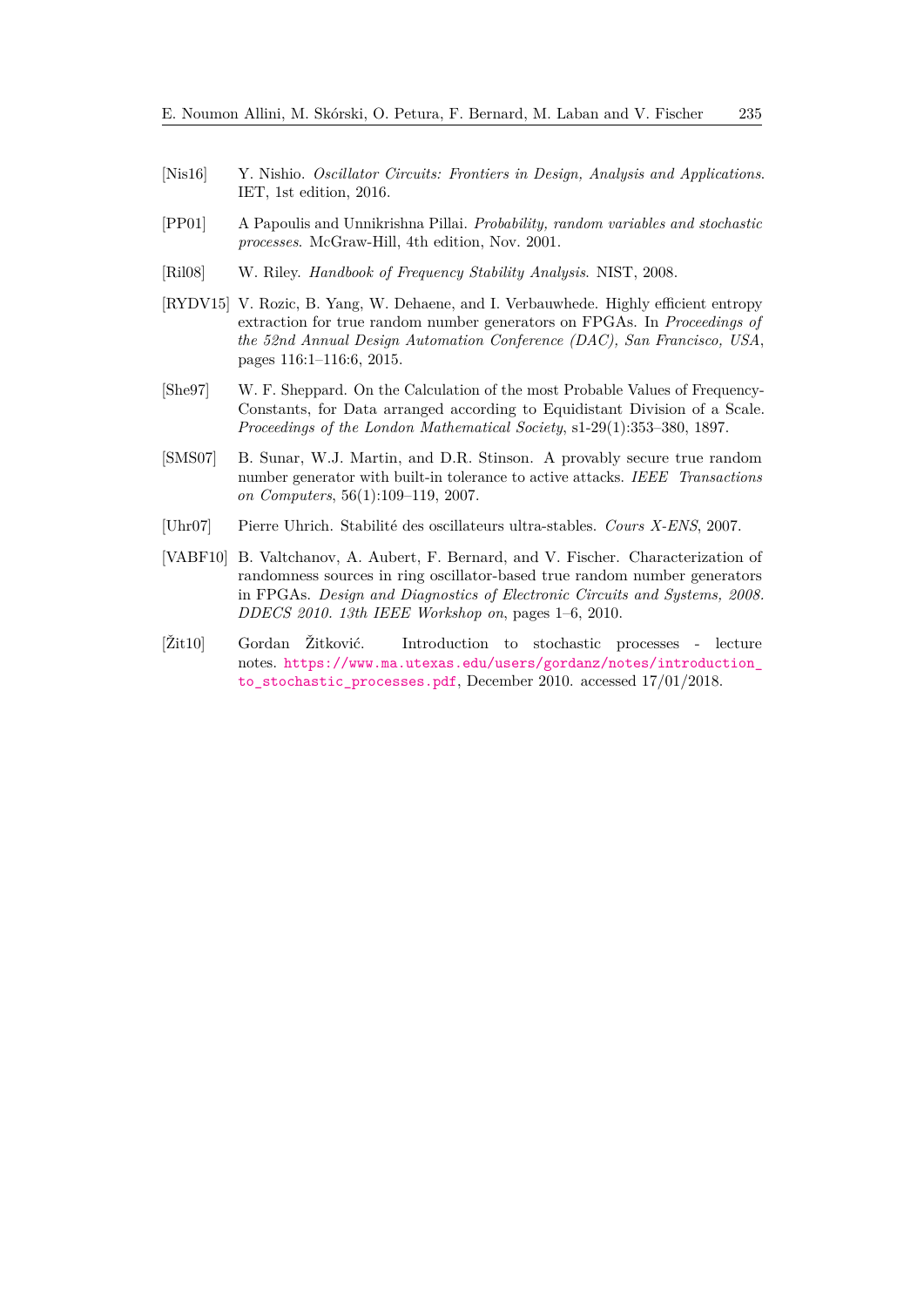## <span id="page-22-0"></span>**A Proofs of the Allan variance properties**

#### **A.1 Allan variance generalizes the statistical variance**

If *x* is a stationary and uncorrelated random process, we know that its statistical variance exists [\[All87\]](#page-19-5). If we call  $\mu$  the expected value of  $x$ , then:

$$
\begin{split}\n\text{Avar}(x) &= \frac{1}{2} \mathbb{E} \left[ (x_{i+1} - x_i)^2 \right] \\
&= \frac{1}{2} \mathbb{E} \left( [(x_{i+1} - \mu) - (x_i - \mu)]^2 \right) \\
&= \frac{1}{2} \mathbb{E} \left[ (x_{i+1} - \mu)^2 - (x_{i+1} - \mu)(x_i - \mu) + (x_i - \mu)^2 \right] \\
&= \frac{1}{2} \mathbb{E} \left[ (x_{i+1} - \mu)^2 \right] - \frac{1}{2} \mathbb{E} \left[ (x_{i+1} - \mu)(x_i - \mu) \right] + \frac{1}{2} \mathbb{E} \left[ (x_i - \mu)^2 \right] \\
&= \frac{1}{2} \text{Var}(x_{i+1}) - \frac{1}{2} \mathbb{E} \left[ (x_{i+1} - \mu)(x_i - \mu) \right] + \frac{1}{2} \text{Var}(x_i).\n\end{split} \tag{28}
$$

Since *x* is stationary, one has:

$$
Var(x_{i+1}) = Var(x_i) = Var(x)
$$
\n(29)

and:

$$
\mathbb{E}\left(x_{i+1}\right) = \mathbb{E}\left(x_i\right) = \mu. \tag{30}
$$

Moreover, the uncorrelatedness of *x* implies:

$$
\mathbb{E}\left(x_{i+1}x_i\right) = \mathbb{E}\left(x_{i+1}\right)\mathbb{E}\left(x_i\right). \tag{31}
$$

It then follows:

$$
\mathbb{E}[(x_{i+1} - \mu)(x_i - \mu)] = \mathbb{E}(x_{i+1}x_i - \mu x_{i+1} - \mu x_i + \mu^2)
$$
  
\n
$$
= \mathbb{E}(x_{i+1}x_i) - \mu \mathbb{E}(x_{i+1}) - \mu \mathbb{E}(x_i) + \mu^2
$$
  
\n
$$
= 0.
$$
 (32)

Hence:

$$
Avar(x) = Var(x). \tag{33}
$$

### **A.2 Multiplication by a scalar**

Given a real number  $\lambda$  and a stationary random process x, then  $\lambda x$  is also a stationary random process. Its Allan variance is then:

$$
Avar(\lambda x) = \frac{1}{2} \mathbb{E} \left[ (\lambda x_{i+1} - \lambda x_i)^2 \right] = \lambda^2 \frac{1}{2} \mathbb{E} \left[ (x_{i+1} - x_i)^2 \right] = \lambda^2 Avar(x). \tag{34}
$$

### **A.3 Sum of independent random processes**

If  $x$  and  $y$  are two independent stationary random processes, one has: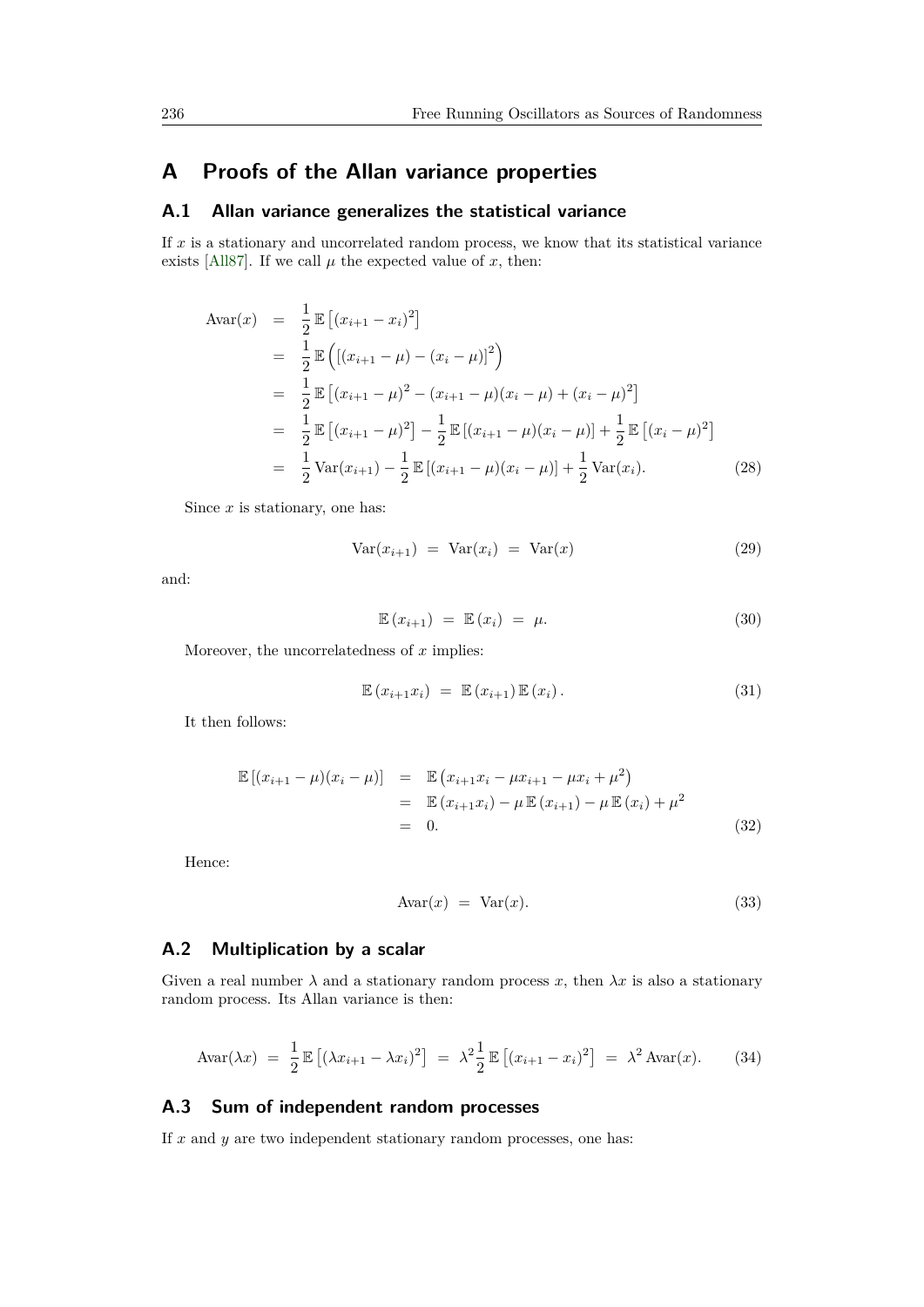$$
\begin{aligned}\n\text{Avar}(x+y) &= \frac{1}{2} \mathbb{E} \left[ (x_{i+1} + y_{i+1} - x_i - y_i)^2 \right] \\
&= \frac{1}{2} \mathbb{E} \left[ (x_{i+1} - x_i + y_{i+1} - y_i)^2 \right] \\
&= \frac{1}{2} \mathbb{E} \left[ (x_{i+1} - x_i)^2 + (x_{i+1} - x_i) (y_{i+1} - y_i) + (y_{i+1} - y_i)^2 \right] \\
&= \frac{1}{2} \mathbb{E} \left[ (x_{i+1} - x_i)^2 \right] + \frac{1}{2} \mathbb{E} \left[ (x_{i+1} - x_i) (y_{i+1} - y_i) \right] + \frac{1}{2} \mathbb{E} \left[ (y_{i+1} - y_i)^2 \right] \\
&= \text{Avar}(x) + \frac{1}{2} \mathbb{E} \left[ (x_{i+1} - x_i) (y_{i+1} - y_i) \right] + \text{Avar}(y).\n\end{aligned} \tag{35}
$$

Because the processes *x* and *y* are independent, one has:

$$
\mathbb{E}(x_i y_j) = \mathbb{E}(x_i) \mathbb{E}(y_j), \qquad (36)
$$

for any  $i, j \in \mathbb{N}$ . Since they are stationary:

$$
\mathbb{E}(x_j) = \mathbb{E}(x_i) = \mathbb{E}(x) \text{ and } \mathbb{E}(y_j) = \mathbb{E}(y_i) = \mathbb{E}(y),
$$

for any  $i, j \in \mathbb{N}$ . Hence:

$$
\mathbb{E}[(x_{i+1} - x_i) (y_{i+1} - y_i)] = \mathbb{E}[x_{i+1}y_{i+1} - x_{i+1}y_i - x_iy_{i+1} + x_iy_i]
$$
  
\n
$$
= \mathbb{E}[x_{i+1}y_{i+1}] - \mathbb{E}[x_{i+1}y_i] - \mathbb{E}[x_iy_{i+1}] + \mathbb{E}[x_iy_i]
$$
  
\n
$$
= \mathbb{E}[x_{i+1}] \mathbb{E}[y_{i+1}] - \mathbb{E}[x_{i+1}] \mathbb{E}[y_i] - \mathbb{E}[x_i] \mathbb{E}[y_{i+1}]
$$
  
\n
$$
+ \mathbb{E}[x_i] \mathbb{E}[y_i]
$$
  
\n
$$
= \mathbb{E}[x] \mathbb{E}[y] - \mathbb{E}[x] \mathbb{E}[y] - \mathbb{E}[x] \mathbb{E}[y] + \mathbb{E}[x] \mathbb{E}[y]
$$
  
\n
$$
= 0.
$$
\n(37)

It then follows that:

$$
Avar(x + y) = Avar(x) + Avar(y).
$$
 (38)

## <span id="page-23-0"></span>**B Autocorrelations**

### **B.1 Background**

**Sample autocorrelation** Given a sequence of observations *z*1*, . . . , z<sup>N</sup>* originating from a random process  $\{Z_i\}_{i=1}^N$ , the *sample autocorrelation* is the function of the time lag  $\tau$ defined by

$$
\hat{\rho}_u(\tau) = \frac{\frac{1}{N-\tau} \sum_{i=1}^{N-\tau} \sum (z_{i+\tau} - \hat{\mu})(z_i - \hat{\mu})}{\hat{\sigma}^2}
$$
(39)

where  $\hat{\mu}$  and  $\hat{\sigma}^2$  are sample mean and variance estimates

<span id="page-23-1"></span>
$$
\hat{\mu} = \frac{1}{N} \sum_{i=1}^{N} z_i
$$

$$
\hat{\sigma}^2 = \frac{1}{N-1} \sum_{i=1}^{N} (z_i - \hat{\mu})^2
$$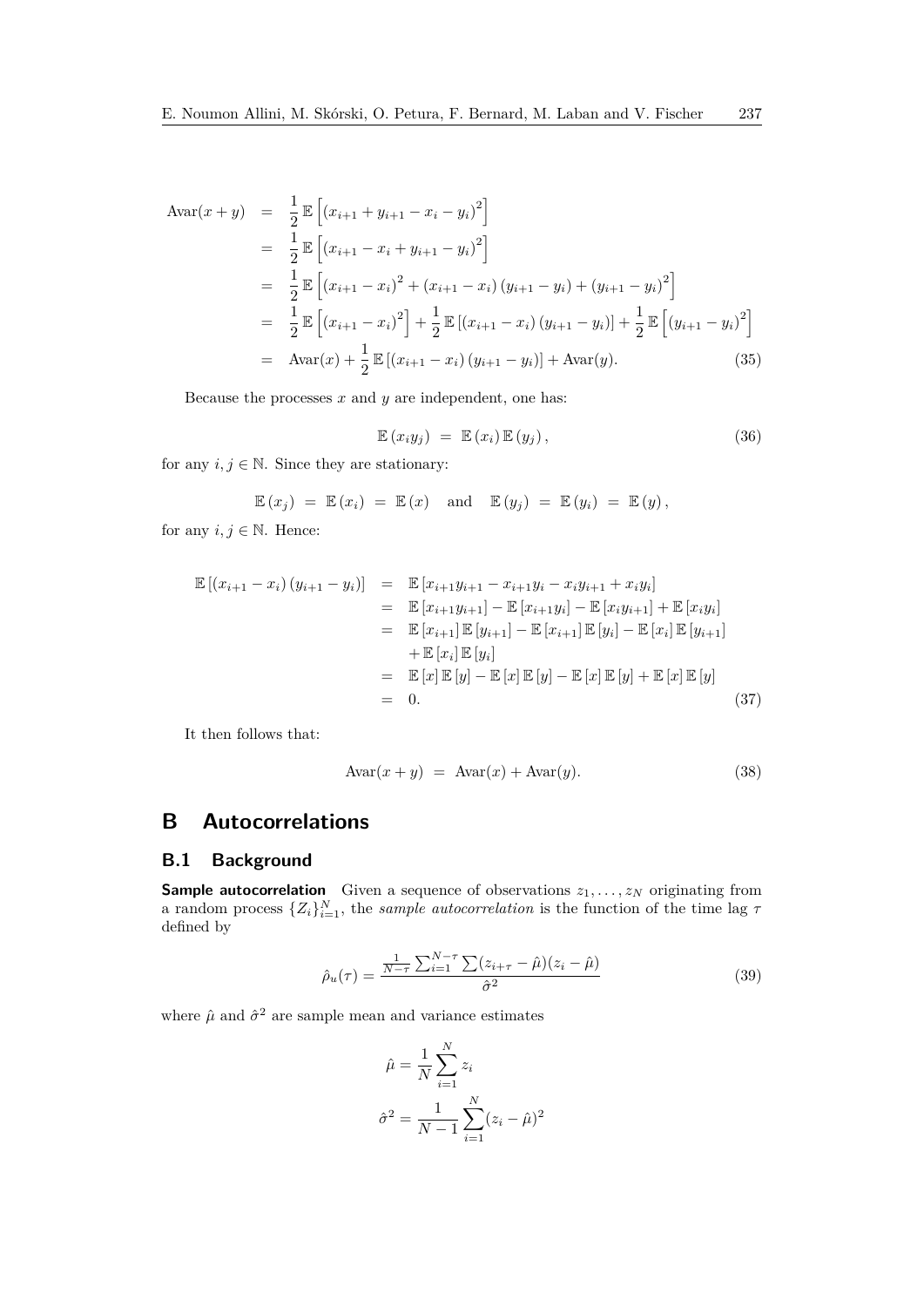At longer lags  $\tau \approx N$  there are fewer samples to estimate, so that  $\hat{\rho}_u$  becomes unstable; for this reason one often applies the following modification

<span id="page-24-1"></span>
$$
\hat{\rho_b}(\tau) = \frac{\frac{1}{N} \sum_{i=1}^{N-\tau} \sum_{i=1}^{N-\tau} (z_{i+\tau} - \hat{\mu})(z_i - \hat{\mu})}{\hat{\sigma}^2}
$$
\n(40)

which increases the bias but has lower variance (and smaller MSE error as suggested in some empirical studies); however, in our case *N* is big enough to obtain accurate results of  $\hat{\rho}_u(\tau)$  for a wide range of values  $0 \ll \tau \ll N$ .

**Process autocorrelation** If the sample  $z_1, \ldots, z_N$  comes from a WSS ergodic process  ${Z_i}_i$  then  $\hat{\rho}$  and  $\hat{\rho}_b$  estimate the *process autocorrelation function* 

$$
\rho_Z(\tau) = \frac{\mathbb{E}(Z_{t+\tau} - \mathbb{E}Z_{t+\tau})(Z_i - \mathbb{E}Z_t)}{\sqrt{\text{Var}(Z_{t+\tau})}\sqrt{\text{Var}(Z_t)}}
$$

which under the WSS assumption depends only on  $\tau$  (as the mean  $\mathbb{E}(Z_i) = \mu$  and variance  $\sigma^2 = \text{Var}(Z_i)$  do not depend on *i*).

**Sample vs. process autocorrelation** If the sample  $z_1, \ldots, z_N$  comes from a WSS ergodic process  $\{Z_i\}_i$  then  $\hat{\rho}$  and  $\hat{\rho}_b$  estimate the process autocorrelation. This estimate converges provided the autocorrelations decay fast enough (in theoretical literature this is captured by the notion of covariance ergodicity [\[PP01\]](#page-21-8)). Confidence for these estimates, when necessary, can be obtained using Bartlet's formula [\[Bar46\]](#page-19-7).

#### **B.2 Examples**

**Raw counter values** We first estimate autocorrelations of counter values. As expected they are very high, particularly for setups with a quartz reference clock. We use both estimators [\(40\)](#page-24-1) and [\(39\)](#page-23-1). We compute the sample autocorrelation function by fast Fourier transform.



**Figure 16:** Autocorrelations of counter values, small lags (bias-corrected estimate  $\hat{\rho}_u$ )

**Differences of counter values** Next, we estimate autocorrelations for the counter differences. The autocorrelations are significantly reduced.

## <span id="page-24-0"></span>**C Proof of Lemma [1](#page-11-1)**

Since the process is Gaussian and the variance and mean of  $Z_i$  do not change over time, higher moments do not change over time either. We therefore have

<span id="page-24-2"></span>
$$
\mathbb{E}\left(Z_i^2 - \mathbb{E}(Z_i^2)\right)^2 = O(1) \tag{41}
$$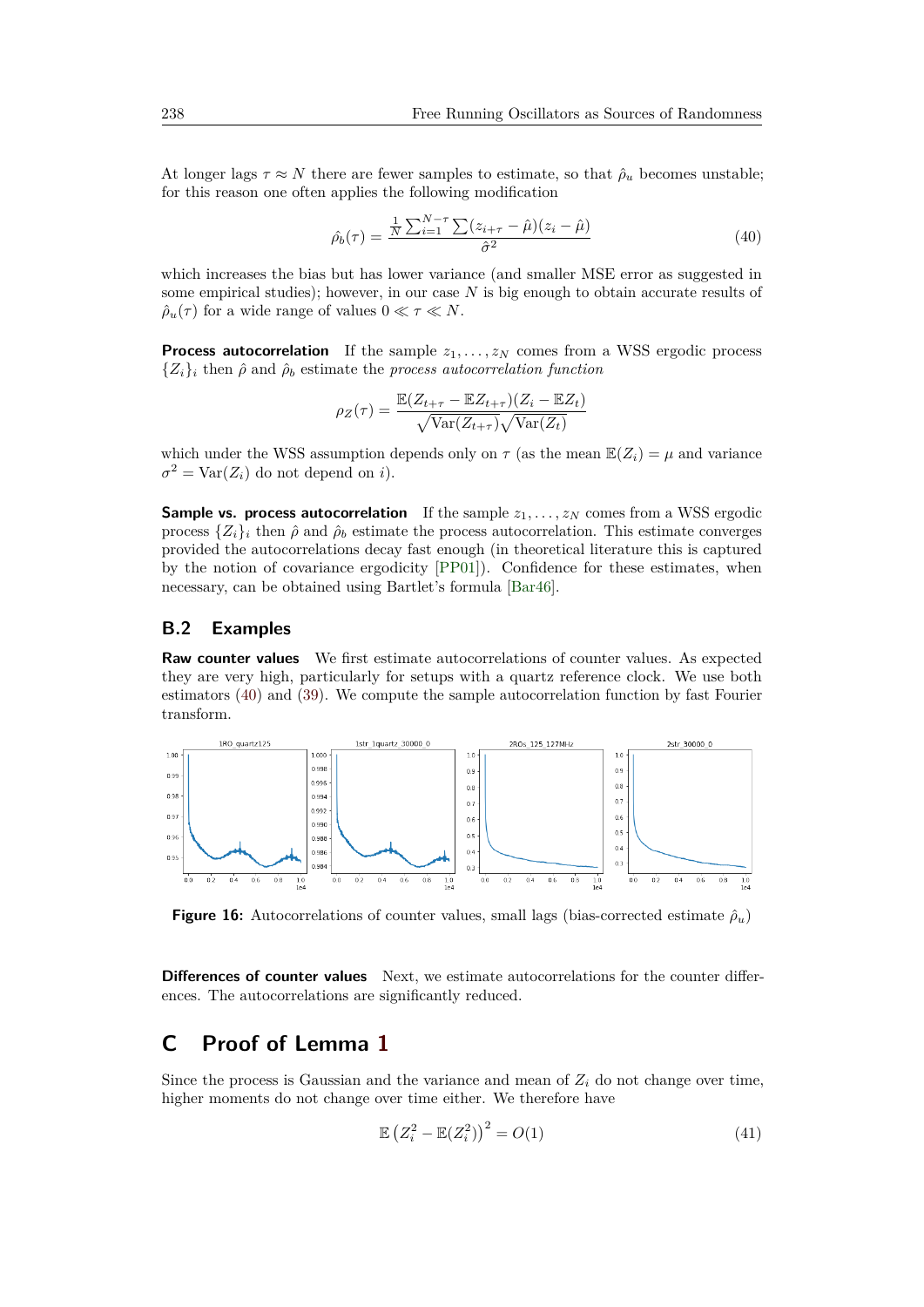

Figure 17: Autocorrelations of counter values, including large lags (variance-stable estimate  $\hat{\rho}_b$ )



**Figure 18:** Autocorrelations of counter values differences (bias-corrected estimate  $\hat{\rho}_u$ )

where the constant does not depend on time *i*. Now let us consider mixed moments

$$
\mathbb{E}\left(Z_i^2 - \mathbb{E}(Z_i^2)\right)\left(Z_j^2 - \mathbb{E}(Z_j^2)\right) = \mathbb{E}(Z_i^2 Z_j^2) - \mathbb{E}(Z_i^2)\mathbb{E}(Z_j^2)
$$

which, for the joint Gaussian distribution  $(Z_i, Z_j)$  can be simplified<sup>[5](#page-25-0)</sup> as

$$
\mathbb{E}(Z_i^2 Z_j^2) - \mathbb{E}(Z_i^2)\mathbb{E}(Z_j^2) = 2 \cdot \text{Cov}(Z_i, Z_j)^2
$$
  
= 2\left(\rho(Z\_i, Z\_j)\text{Var}(Z\_i)\text{Var}(Z\_j)\right)^2

where  $\rho(Z_i, Z_j)$  is the correlation. Again  $\text{Var}(Z_i)$  does not change over time; moreover  $\rho(Z_i, Z_j)$  depends only on the lag  $j - i$  and equals zero when  $|i - j| > p$  according to our assumptions. Thus

<span id="page-25-1"></span>
$$
\mathbb{E}\left(Z_i^2 - \mathbb{E}(Z_i^2)\right)\left(Z_j^2 - \mathbb{E}(Z_j^2)\right) = \begin{cases} O(1) & |i - j| \le p \\ 0 & |i - j| > p \end{cases} \tag{42}
$$

where the constant does not depend on  $i, j$ . By combining Equations [\(41\)](#page-24-2) and [\(42\)](#page-25-1) we obtain

$$
\operatorname{Var}\left(\frac{1}{M}\sum_{i=1}^{M}Z_{i}^{2}\right) = \frac{1}{M^{2}}\left(\sum E\left(Z_{i}^{2}-E(Z_{i}^{2})\right)^{2} + \sum_{i\neq j}E\left(Z_{i}^{2}-E(Z_{i}^{2})\right)\left(Z_{j}^{2}-E(Z_{j}^{2})\right)\right)
$$
  
=  $O(p/M).$  (43)

<span id="page-25-0"></span> $^{5}\mathrm{We}$  use the well-known formulas for central 4th-order moments of multivariate Gaussians.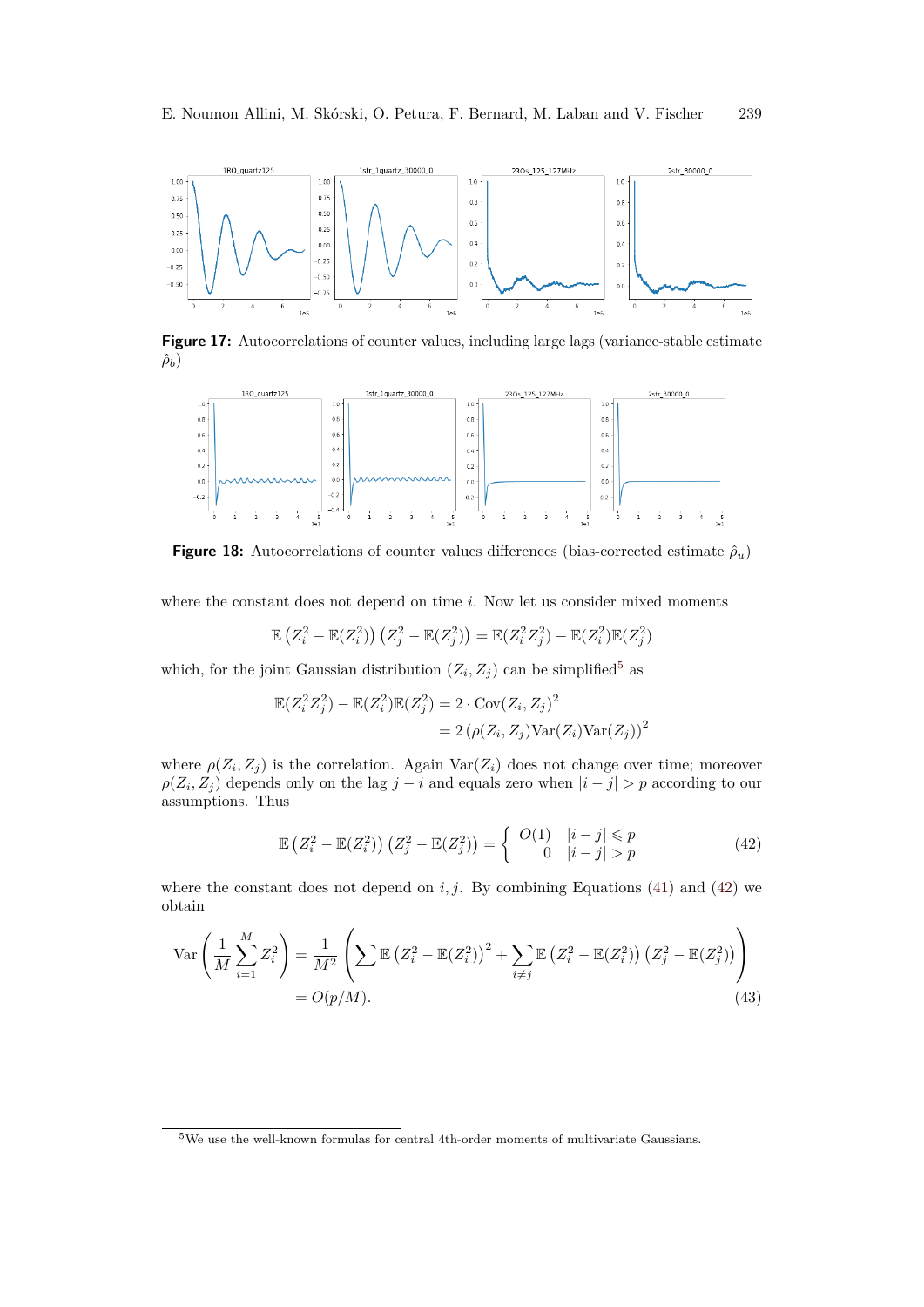## <span id="page-26-0"></span>**D Results of entropy estimation using a Markov chain model and statistical tests required by standards**

Entropy was evaluated in six different configurations of the TRNG including two methods of randomness extraction and two types of oscillators, as explained in Sect. [1:](#page-2-0)

- Both clock signals generated by ROs, randomness extraction by sampling the clock.
- Both clock signals generated by STRs, randomness extraction by sampling the clock.
- Both clock signals generated by ROs, randomness extraction by counting the clock edges (the least significant bit of the counter represented the random bit).
- Both clock signals generated by ROs, randomness extraction by counting the edges.
- Both clock signals generated by STRs, randomness extraction by counting the edges.
- Both clock signals generated by STRs, randomness extraction by counting the edges.

We used two standardized batteries of statistical tests alongside the method proposed in this article to evaluate the output of the TRNGs:

- **Markov chain min-entropy estimate.** This method is explained in detail in Section [2.](#page-8-0)
- German AIS 20/31 test suite from Procedure B, which is intended to test the output of the TRNG core. Entropy is estimated by the test T8 is the Shannon entropy per random bit.
- American NIST 800-90B test suites for independent and identically distributed data (IID) and non-IID data. If data is detected to be IID, the min-entropy estimate of the IID test track is given. Otherwise, the non-IID entropy estimate is used.

<span id="page-26-1"></span>**Table 5:** Entropy estimation using high order Markov chains, AIS 31 and NIST 800-90B tests, when two internal ROs and the sampling method was used. Dependencies are modeled using 8th order Markov chains.

| $\tau$           | Markov      | AIS 31      | AIS 31 T8       | <b>NIST</b> | <b>NIST</b> |
|------------------|-------------|-------------|-----------------|-------------|-------------|
|                  | chain       | Procedure B |                 | 800-90B     | 800-90B     |
| periods of $s_2$ | min-entropy |             | Shannon entropy | <b>IID</b>  | min-entropy |
|                  | per bit     |             | per bit         |             | per bit     |
| 10000            | 0.8102      | failed      | 0.9844          | non-IID     | 0.648       |
| 20 000           | 0.8105      | failed      | 0.9851          | $non-IID$   | 0.647       |
| 30 000           | 0.8102      | failed      | 0.9847          | non-IID     | 0.648       |
| 50000            | 0.9369      | failed      | 0.9992          | non-IID     | 0.673       |
| 100 000          | 0.9012      | failed      | 0.9935          | non-IID     | 0.670       |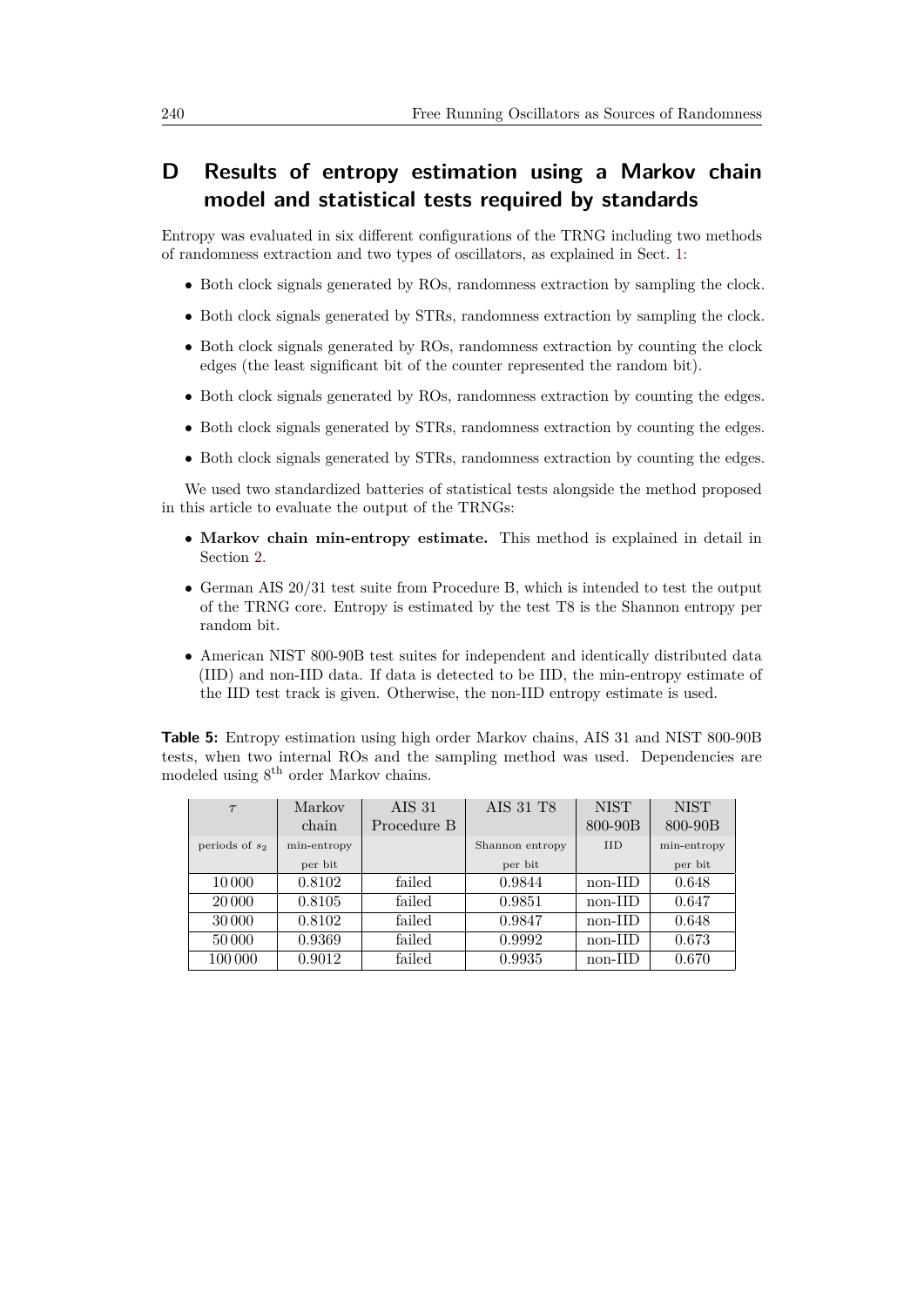| $\tau$           | Markov chain | <b>AIS 31</b> | AIS 31 T8       | <b>NIST</b> | <b>NIST</b> |
|------------------|--------------|---------------|-----------------|-------------|-------------|
|                  |              | Procedure B   |                 | 800-90B     | 800-90B     |
| periods of $s_2$ | min-entropy  |               | Shannon entropy | <b>IID</b>  | min-entropy |
|                  | per bit      |               | per bit         |             | per bit     |
| 10 000           | 0.5440       | failed        | 0.9072          | non-IID     | 0.489       |
| 20 000           | 0.5435       | failed        | 0.9074          | non-IID     | 0.489       |
| 30 000           | 0.5425       | failed        | 0.9021          | non-IID     | 0.489       |
| 50000            | 0.5432       | failed        | 0.9030          | $non-IID$   | 0.489       |
| 100 000          | 0.5423       | failed        | 0.9076          | non-IID     | 0.489       |

**Table 6:** Entropy estimation using high order Markov chains, AIS 31 and NIST 800-90B tests, when two internal STRs and the sampling method was used. Dependencies are modeled using 8th order Markov chains.

<span id="page-27-0"></span>**Table 7:** Entropy estimation using high order Markov chains, AIS 31 and NIST 800-90B tests, when two internal ROs and the least significant bits of counter values were used. Dependencies are modeled using  $8<sup>th</sup>$  order Markov chains.

| $\tau$           | Markov chain | AIS <sub>31</sub> | AIS 31 T8       | <b>NIST</b> | <b>NIST</b> |
|------------------|--------------|-------------------|-----------------|-------------|-------------|
|                  |              | Procedure B       |                 | $800 - 90B$ | $800 - 90B$ |
| periods of $s_2$ | min-entropy  |                   | Shannon entropy | <b>IID</b>  | min-entropy |
|                  | per bit      |                   | per bit         |             | per bit     |
| 2000             | 0.2939       | failed            | 0.0910          | non-IID     | 0.621       |
| 10000            | 0.8089       | failed            | 0.9966          | non-IID     | 0.844       |
| 15000            | 0.9769       | passed            | 0.9998          | non-IID     | 0.931       |
| 15 000           | 0.9769       | passed            | 0.9998          | non-IID     | 0.931       |
| 20 000           | 0.9865       | passed            | 0.9999          | <b>IID</b>  | 0.999       |
| 25 000           | 0.9907       | passed            | 0.9999          | <b>IID</b>  | 0.998       |
| 100 000          | 0.9910       | passed            | 0.9999          | <b>IID</b>  | 0.998       |

**Table 8:** Entropy estimation using high order Markov chains, AIS 31 and NIST 800-90B tests, when two internal ROs and the least significant bits of the first differences of counter values were used. Dependencies are modeled using  $8<sup>th</sup>$  order Markov chains.

| $\tau$           | Markov chain | AIS <sub>31</sub> | AIS 31 T8       | <b>NIST</b> | <b>NIST</b> |
|------------------|--------------|-------------------|-----------------|-------------|-------------|
|                  |              | Procedure B       |                 | 800-90B     | $800 - 90B$ |
| periods of $s_2$ | min-entropy  |                   | Shannon entropy | <b>IID</b>  | min-entropy |
|                  | per bit      |                   | per bit         |             | per bit     |
| 2000             | 0.2816       | failed            | 0.0981          | non-IID     | 0.336       |
| 10000            | 0.8087       | failed            | 0.9865          | non-IID     | 0.661       |
| 15 000           | 0.9783       | passed            | 0.9998          | $non-III$   | 0.876       |
| 20 000           | 0.9893       | passed            | 0.9999          | <b>IID</b>  | 0.999       |
| 25 000           | 0.9908       | passed            | 0.9999          | <b>IID</b>  | 0.999       |
| 100 000          | 0.9909       | passed            | 0.9999          | <b>IID</b>  | 0.998       |